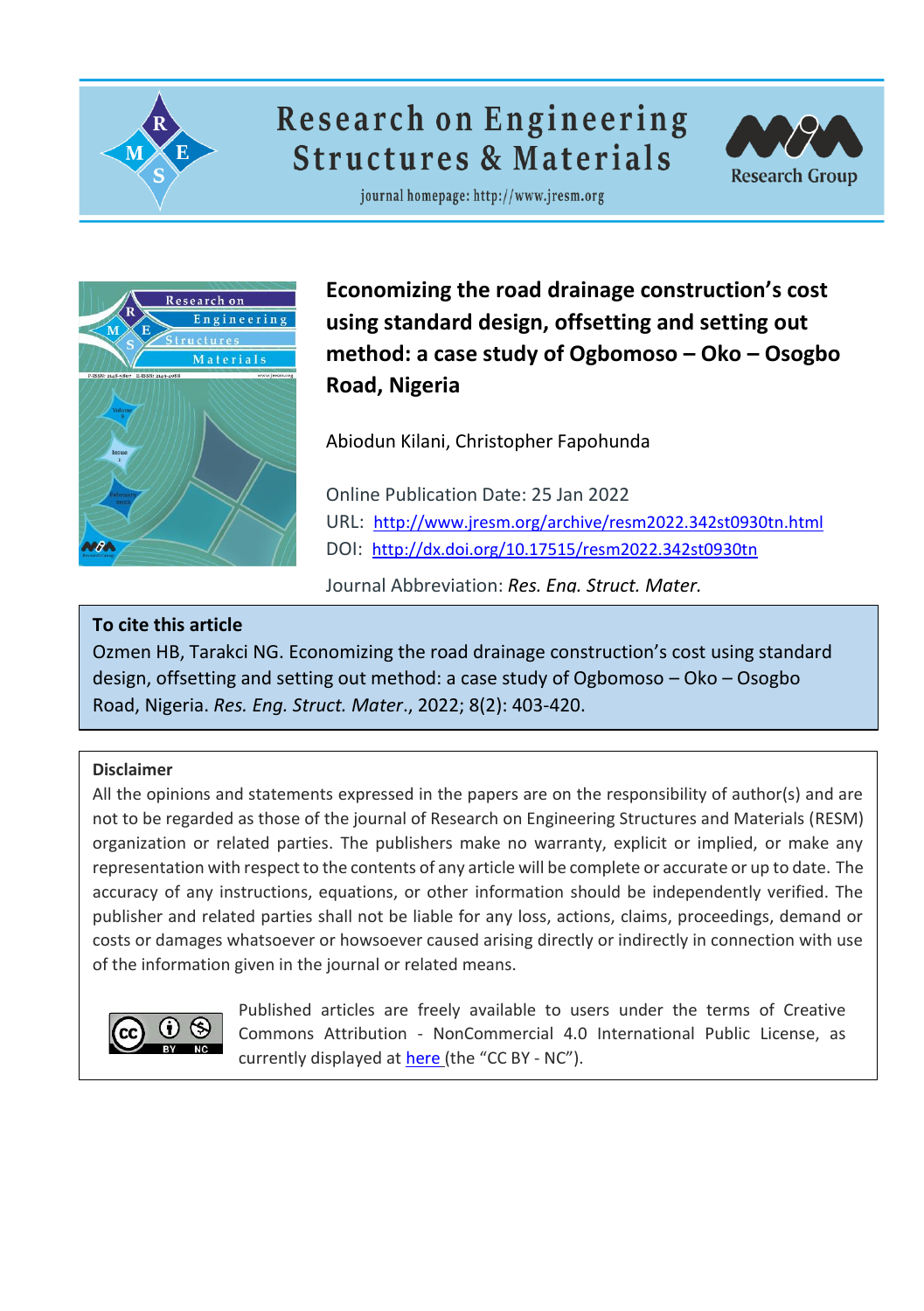

**Research on Engineering Structures & Materials** 

journal homepage: http://www.jresm.org



*Technical Note*

# **Economizing the road drainage construction's cost using standard design, offsetting and setting out method: a case study of Ogbomoso – Oko – Osogbo Road, Nigeria**

## Abiodun Kilani \*a, Christopher Fapohunda<sup>b</sup>

*Department of Civil Engineering, Faculty of Engineering, Federal University Oye - Ekiti, Ekiti – State; Nigeria*

| <b>Article Info</b>                                                                                       | <b>Abstract</b>                                                                                                                                                                                                                                                                                                                                                                                                                                                                                                                                                                                                                                                                                                                                                                                                                                                                                                                                                                                                                                                                                                                                                   |
|-----------------------------------------------------------------------------------------------------------|-------------------------------------------------------------------------------------------------------------------------------------------------------------------------------------------------------------------------------------------------------------------------------------------------------------------------------------------------------------------------------------------------------------------------------------------------------------------------------------------------------------------------------------------------------------------------------------------------------------------------------------------------------------------------------------------------------------------------------------------------------------------------------------------------------------------------------------------------------------------------------------------------------------------------------------------------------------------------------------------------------------------------------------------------------------------------------------------------------------------------------------------------------------------|
| Article history:<br>Received 30 Sep 2021<br>Revised24 Dec 2021<br>Accepted 19 Jan 2022                    | Construction of good roads for the citizens is one of the major duties of the<br>government of a nation. In some nations of the world today, especially some<br>developing nations, many of the federal roads constructed were not performing<br>up to their designed expectations, thus, causing formation of potholes, road<br>surfaces cracking, swaying of road surfaces, road accidents and bad road-<br>drainage structure. The poor drainage system contributed highly to these road                                                                                                                                                                                                                                                                                                                                                                                                                                                                                                                                                                                                                                                                       |
| Keywords:                                                                                                 | defects. Hence, this article provides the standard design and setting out<br>measures for drainage's construction, and for the reduction in its construction                                                                                                                                                                                                                                                                                                                                                                                                                                                                                                                                                                                                                                                                                                                                                                                                                                                                                                                                                                                                      |
| Design;<br>Highway;<br>Drainage;<br>Intersectional point;<br>Concrete line-drain;<br>Cost of construction | cost. In the experiment, the theodolite device was set at an intersectional point<br>(I.P) from chain-ages $8 + 250$ to $8 + 417$ of Ogbomoso – Oko -Osogbo road. At<br>each I.P, poles were bisected within I.P to I.P1 and I.P to I.P2.The excavated<br>trenches were marked out with pegs for drainage construction. At the bisection<br>of pole 6 and pole B, the excavated depths of the marked areas were increased<br>by 42.3% and 31.4% than the areas with the mean excavation depths compared<br>with other points. Thus, the costs of drainage construction at those points were<br>increased by \$2,175.58 and \$1,277.32 respectively. This resulted into inflation<br>in the costs of drainage construction at those areas. This construction cost<br>increment was controlled by effective taken off, accurate quantification of<br>project works and standard project's cost estimation. It was concluded that<br>accurate design calculations, good drainage's setting out and project's cost<br>estimation will prevent the construction engineers from run into lost or have<br>excessive spending during the construction of drainage system. |

© 2022 MIM Research Group. All rights reserved.

#### **1. Introduction**

The duty of a federal government in a nation is to provide her citizens with the best infrastructures, especially, good roads. Many of the roads constructed by the federal government of some developing nations were not performing up to their designed expectations. Thus, causing excessive spends on roads' maintenance. Most of the road faults developed was associated to the poor design and construction of the road drainage structures by incompetent engineers. Most of these quack engineers were not sound in the knowledge of structural design. Some of them were using ideals to design without deeply evaluate the structural perspective of the design and its loading implication. To design structures perfectly, the structural design engineers should have the sound knowledge of British Standard (B.S) code of structural design (like BS 8110: Part1-1997 [1]) and its usage. Also, a drainage design engineer must have the sound knowledge of road design specifications (such as Roads and Bridges specifications 1994 [2]). However, several roads failures developed these days were emanating from poor design (calculations) and construction of road structures, thus, causing a lot of harms to the society and increase the cost of roads maintenance. In the road system, the road drainage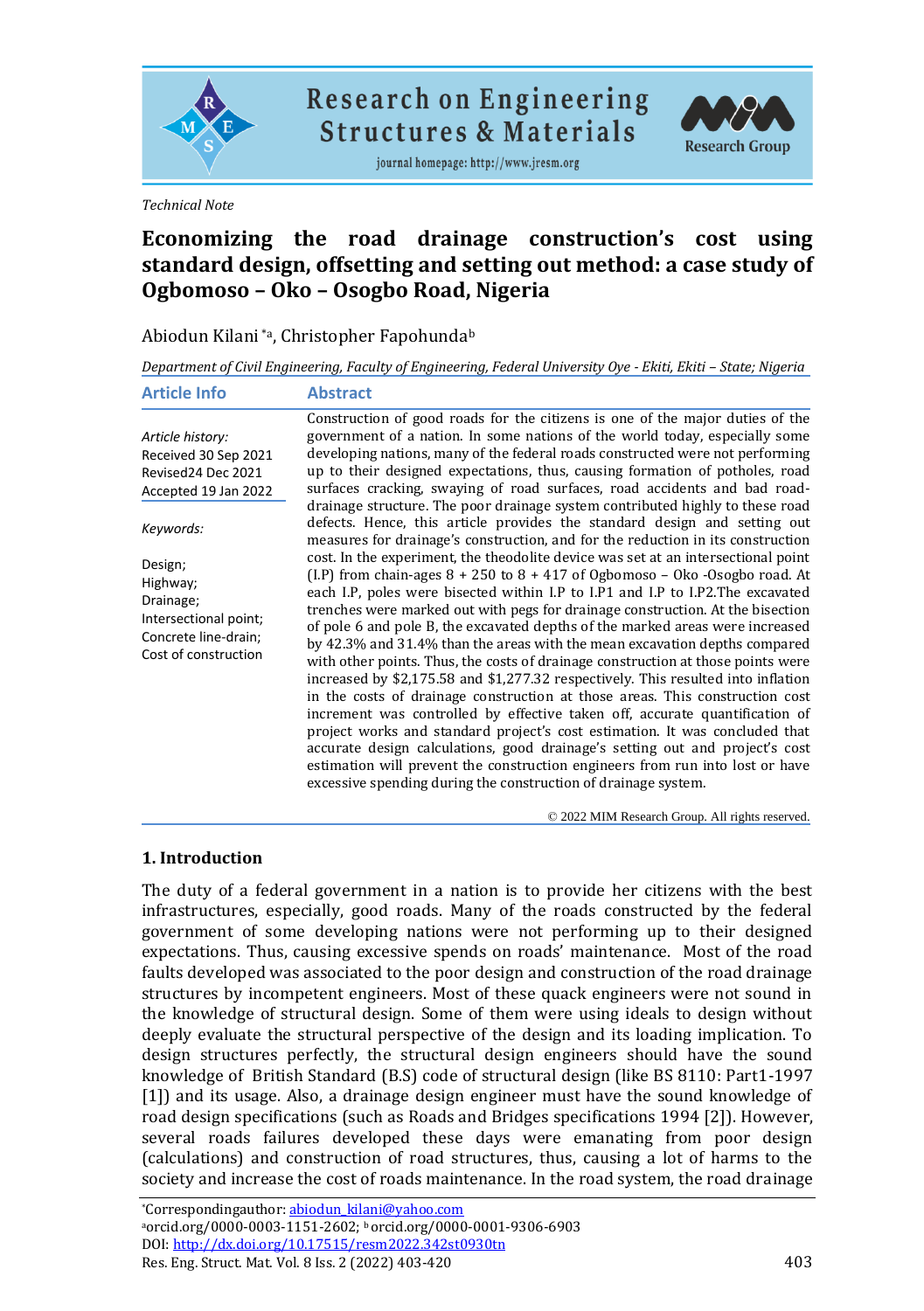structure is performing the best roles of maintaining the road stability. According to civil engineering home [3], drainage is defined as the channel of removing water and intercepts from, under and over a specific area of high flow of water.

The problem of covering the road surface with water is the basic roots of ruts and potholes formation in highway system, resulting in long weakening of the road surface. Having experienced road surface's weakening, the load dispersion and bearing capacities of its sub-grade soil will be reducing and become weak. With this developed weakness in the soil, the road sub-grade will be deviated from supporting the road pavement during the road traffic loads (Mugdha [4]). The drainage system is used in highway to evacuate the excess water from the road sub-grade and surface. One of the commonly used road drainage systems is concrete line drain. Concrete line-drain is defined as a straight concrete channel from a conditioning area of water, through which the wash-water and recycle wastes were drained [5]. There are many drainage systems that were commonly used in our societies. For instant, sub-surface, surface, downspout / gutters and slope drainage systems were commonly used in the residential and highway for easy runoff of waste water. The sub-surface drains were normally placed below the soil's top layer to evacuate the runoff water. The surface drainage is usually made inform of ditch for easily evacuation of water. A slope drainage system is commonly constructed for easy flow of water downwardly from a structure through pipe in a suitable slope. The downspout drainage is a drainage system used to collect water from gutters and divert it to the ground [6-7]. It was recorded that, the surface drainage, cross drainage and sub-surface drainage systems were the most suitable drainage systems for the perfect evacuation of water from the highway surface for its durability (Mugdha [4]). As it was known, a professional engineer must be sound in the knowledge of accurate drainage setting out, marking out of straight channels for line-drain construction and determination of accurate locations for offsetting of points to achieve perfect design of concrete drain. Also, the site engineers must have the skill of accurate drainage setting out, standard knowledge of construction, and skill to minimize the cost of construction to achieve better construction of drainage structure.

The design of concrete line drain requires rigorous calculations so as to perfectly determine the loading capacity of the drainage against the forceful water runoff. The quantity surveyors, structural engineers and contractors have to apply the knowledge of Mathematics to determine the weight of the loads from runoff water that a concrete line drain will bear in order to have quality construction of its structure. Mostly, the volumes of the drainage system constructed were determined using the product of its dimensions (Length, breadth and thickness), its quantity unit and cost of each. From the calculations, the costs of drainage construction were determined. In this study, the design of concrete line drain covers: calculating the deflection angle of bisecting points at each location of concrete drain construction from chain-age  $8 + 250$  to  $8 + 417$  of 75km road that link Ogbomoso to Oko and Osogbo. It is also covered the determination of drainage's offsetting point, calculating the radius of the road, and determination of cumulative and additional deflection angle for smooth alignment and better offsetting of points.

Retaining of water on the road surface is one of the great flaws caused on the road structural system. The construction of standard drainage structures will help in controlling this defect. As investigated by scholars, poor construction of the road – drainage structures have caused a lot of destruction and deprivation to highways structures than when the constructional part of the road holds loose water. The quality of a water channel is an essential criterion that influences the performance of a constructed road. The construction of inferior water channels on highways had caused a lot of expensive repairs of the destructed parts without fulfilling the expected service lifetime. The deterioration in the properties of road surface materials had also caused the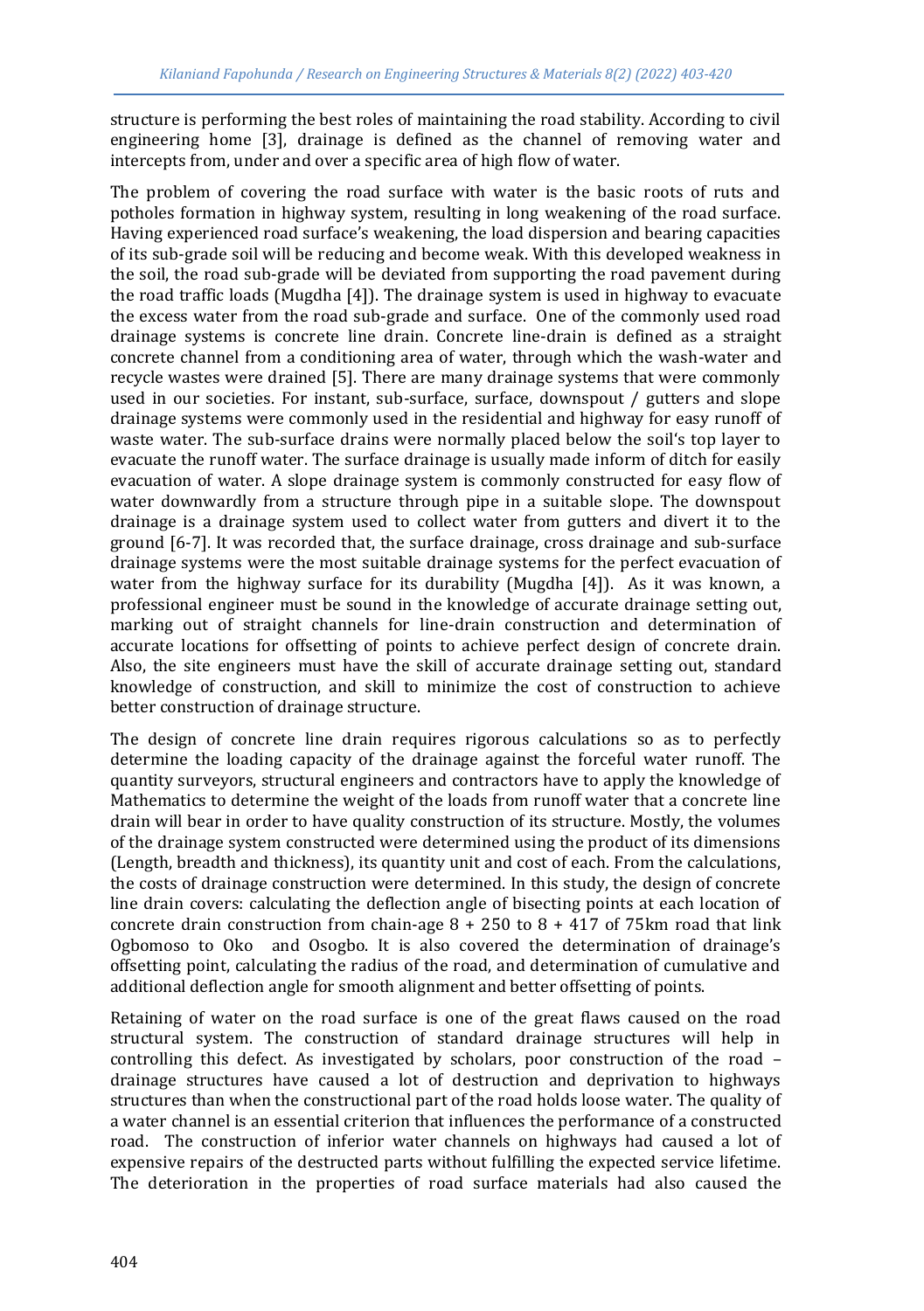abnormal absorption of water into the road layers. This has caused a lot of untimely failure and development of un-necessary stresses within the road pavement [8]. As recorded by Peter [9], the majority of road drainage system constructed using conventional methods were uneconomical and prone to loss making. Take for instance, the horizontal drainage system is usually constructed in an area where the depth of the desired dewatering is greater or distance from a slope of its flow. The cost of its' trench excavation (blanket drain) and its placement at those points is very high. It is unrealistic and uneconomical. Meanwhile, the method used in this study is so economical and realistic. With accurate measurement in this study, the limit of depth of reinforced concrete drains along with the mean depth would have been determined as early as possible to know how the excess could be handled. The use of accurate measurement and offsetting of points at those points of horizontal drain's construction (through the use of modern equipment) will go in long way in reducing the loss that occurs as a result of excess depths measurement on site. The cost of constructing a drainage system using surface and subsurface methods that were being applied by the previous scholars were very high, because, most of the construction engineers were focusing on the volume of drains to construct but not on cost implication of the construction even if the depth is beyond expectation [10]. From the measurement, the costs of drain's volume were being reduced using the method of this study. One of the disadvantages of the method use in this study is that, its implementation cannot be done without making use of bisecting and measuring instruments.

According to Jitendra et al. [11], an easy way of measuring the drainage performance should be developed to determine the structural – quality of the road drainage and its impact on the rigid performance of the road pavement against the deterioration and coarseness. This observation is very important for the prevention of expensive spending on maintaining the road surface. These were the methods adopted by the authors to conserve the India's great road network.

In the investigation carried out by Magdi [12] on the analysis of highway drainage problems in Khartoum State of Sudan. In the analysis, many roads were selected and observed critically for more improvement. The outcome revealed that, several road systems in Khartoum State were faulty, resulting in the destruction of some road pavements in the state at their early stage of service. Moreover, poor drainages in Khartoum state had developed unhygienic environment for the people of the State. As a result of the poor drainage structures, the flood water was forced to the road surface from the sides of the road. This led to the early destruction of highway pavements in the State. Some of the discovered factors causing poor drainage system in Khartoum are inaccurate highway geometrical design, inadequate drainage structures for perfect flow of water, poor construction of drainage structures, and poor maintenance of both drainage and road pavement. After the problems associated to the drainage system were discovered, the provisions of adequate connections between highway and drainage network structures were suggested. Provisions were made to preserve and maintain this connection. With these provisions, the performing quality of the highway drainages was improved by reconstructing the failed parts of the drainage structures and provided proper maintenance of both drainage and pavement structures. Furthermore, it was suggested that, there should be yearly budget allocation for the maintenance of both highway drainages and pavements. Also, a standard software should be developed that can perfectly be used for planning, analyses and design of highway drainage structures for the sustainability of both drainage structures and highway pavements in the urban cities of Khartoum State.

In the investigation conducted by Yuki et al. [13], it was stated that, the construction of domestic drainage system requires the use of maximum water discharging capacity for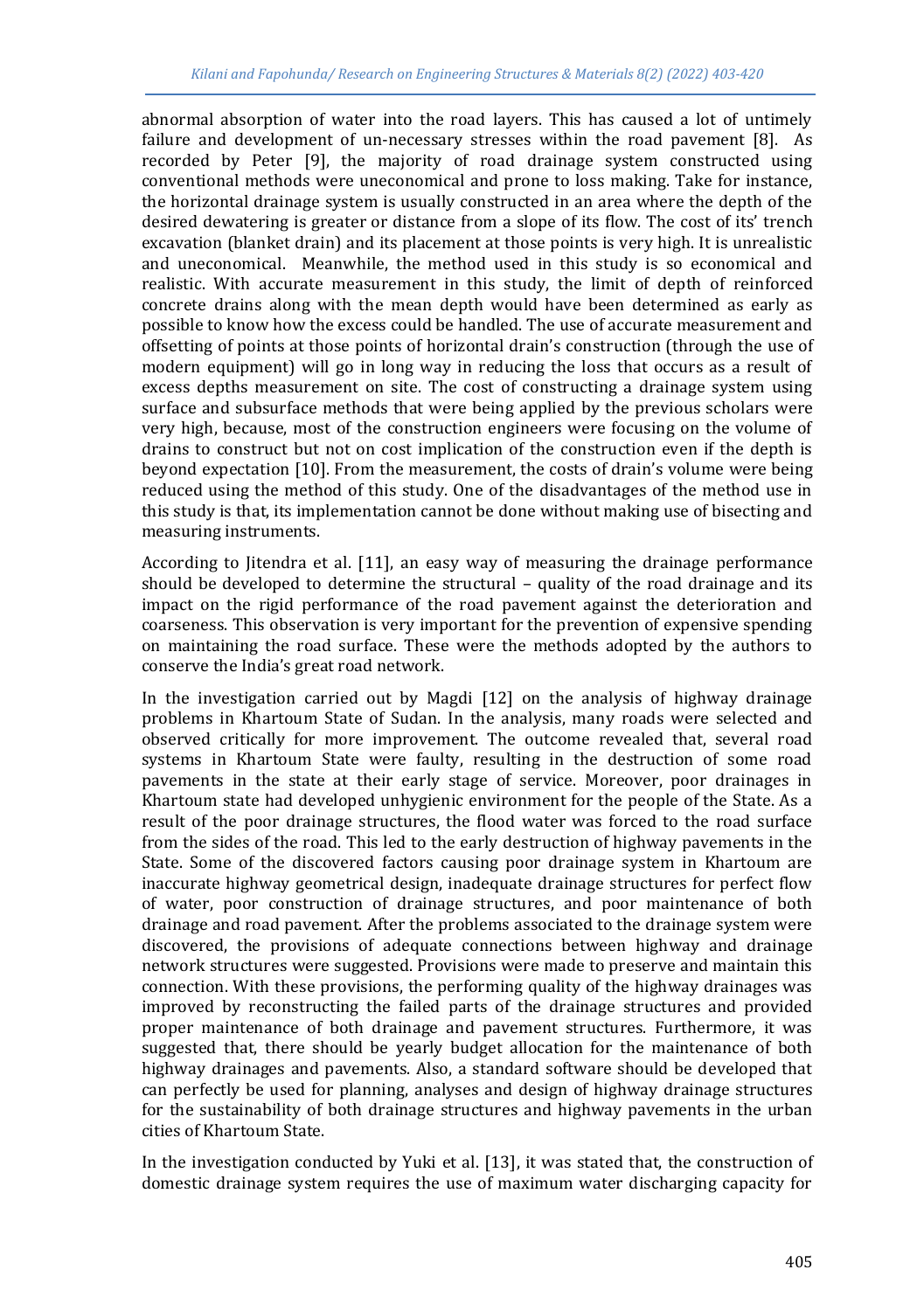its construction through the standard setting out of the drain. With the use of this parameter, it will prevent the effect of water seal losses and pressure fluctuation in the drainage system.

Dieter [14] reported that, the road water drainage systems were normally constructed to acquire some set objectives. Besides, there should be proper consideration of some technical standard, economizing of construction cost, life safety, and public safety to build a standard drain structure with high level of technical integrity. To achieve quality design, the structural design engineers have to consider some basic rules of design, knowledge of flood and erosion control before embarking on drainage structural design. Furthermore, Dieter [14] outlined that, many drainage structures were built with standard materials for perfect drainage operation in Alberta some years ago. These drainage structures were accurately designed to withstand the force of water overflow in the drainage systems. The technical uprightness of the drainage structure was maintained by retaining the prominence of the drainage structural design procedures. Also, according to Guest post [15], one of the engineering tools required for the construction of stable drainage system is land investigation. This investigation is very important in determining the slope and topography of the land for easy drain of water. Likewise, the average of annual rainfall of the area where the drainage is to be constructed should be know to prevent the excessive flow beyond the capacity of the constructed drainage system.

These scholars have done some good jobs, but, none of them was able to combine the work of designing and construction of road drainage with their cost implications. Thus, this study aimed at providing the standard setting out method for the road-drainage construction. With this method, the fixing out of local points for accurate construction will be easier. Also, it will help in constructing a standard concrete line-drain from the road curve deflection angle. Having acquired these inputs, the cost of drainage construction will be more economized. Likewise, there will also be a proper stability of road pavements for easy draining of water from the road surface, especially at chain-ages 8 + 250 to 8 + 417 of Ogbomoso – Oko -Osogbo road, Nigeria. The Ogbomoso – Oko – Osogbo road is a federal government road situated around South West of Nigeria. The road is about 75 kilometres in length. It linked the two States of the nation (Nigeria) together (Oyo and Osun States). Figure 1 shows the image of a trench drain and a concrete line-drain.



Fig. 1 Trench drains (a); Concrete line-drain (b)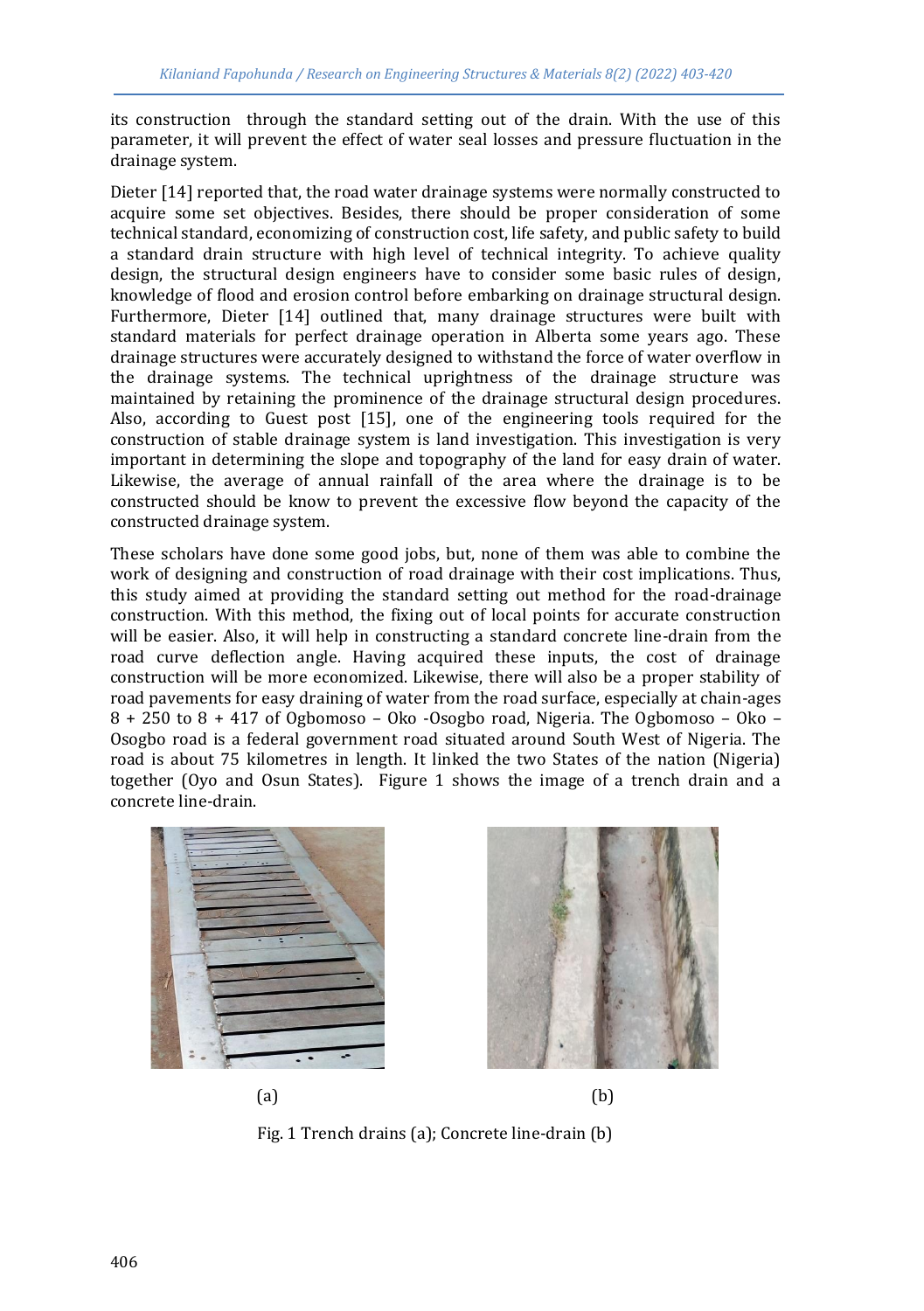## **2. Materials and Methods**

## **2.1. Materials**

The devices used for the accurate construction of concrete line-drain and its fixing out from the road's deflection curve angle are presented in the following subsections.

## *2.1.1 Theodolite, Levelling Instrument and Tripod Stand*

A theodolite is defined as an accurate discernible device usually used for the computation of angle in between the selected obvious horizontal and perpendicular points to provide the angular declamation [16]. A theodolite instrument consists of a telescope that can be rotated to all sides of horizontal and perpendicular axes. It was used on site for the measurement of the road curve deflection angles in-between the local points of the road. A level device is a visual instrument used to set up or confirm points in the same straight horizontal in an operation known as leveling which is used along with survey staff to stare the comparative heights alignments [17]. Tripod Stand is an instrument upon which the theodolite or leveling device is mounted. It consists of three legs for stability and for maintenance of levels during the measurement of angles and alignments. It is usually used for the erection of the instruments like theodolite and level, for easy measurement of deflection angles and maintenance of standard levels on site.

## *2.1.2 Field book, Pen and Pencil*

A field book is an hard material (book) used for recording technical measurements, rough sketches and keeping the account of all the site measurements. A pen is a writing material used for the documentation of field records, accounts and some important information needed for easy site work while a pencil is a material purposely used for sketching and drawing of site images and details. All the structural drawings were initially sketched on site using pencils and later documented adequately in the design office.

#### *2.1.3 Cutlass, Measuring Tape, Hammer, Pegs and Ranging Poles*

A cutlass is a sharp equipment used for the clearing of bushes around the area where the specific construction will take place. It was used to clear bushes around the area where the construction of concrete line-drain was to take place then on site. This was done in order to have the clear measurement of the deflection angles on site. A measuring tape is leather or clothing calibrated material usually used for the measurement of distances in between the horizontal and perpendicular points. Hammer was used on site to hit the pegs and poles firmly to the ground during the measurement of deflection angles and drain's setting out. Pegs were used for the fixing out and offsetting distances in the excavation of construction areas of drainages and to fix out trenches for buildings construction. Ranging poles were used for the construction and transferring of the straight alignment from the theodolite's intersection point with a specified deflection angle to the point of constructing and offsetting the concrete line-drain at the close and long distance of projections.

## **2.2. Methodology**

#### *2.2.1 The Previous Methods of Designing the Peak Flow of a Drainage System*

Latif et al. [18] stated that, the peak of a drainage flow system can be perfectly determined using any of the following methods, that is, soil conservation service method, curve number method, cook's method, and rational formulation method. The rational formulation method is commonly use in the tropical areas or where the water runoff requires large culverts and channels. With rational formulation method, the peak flow of a drainage system can be calculated using  $qp = (CIA)/360$  where C is the coefficient of runoff which is dimensionless; I is the intensity of rainfall; A is catchment area (ha); and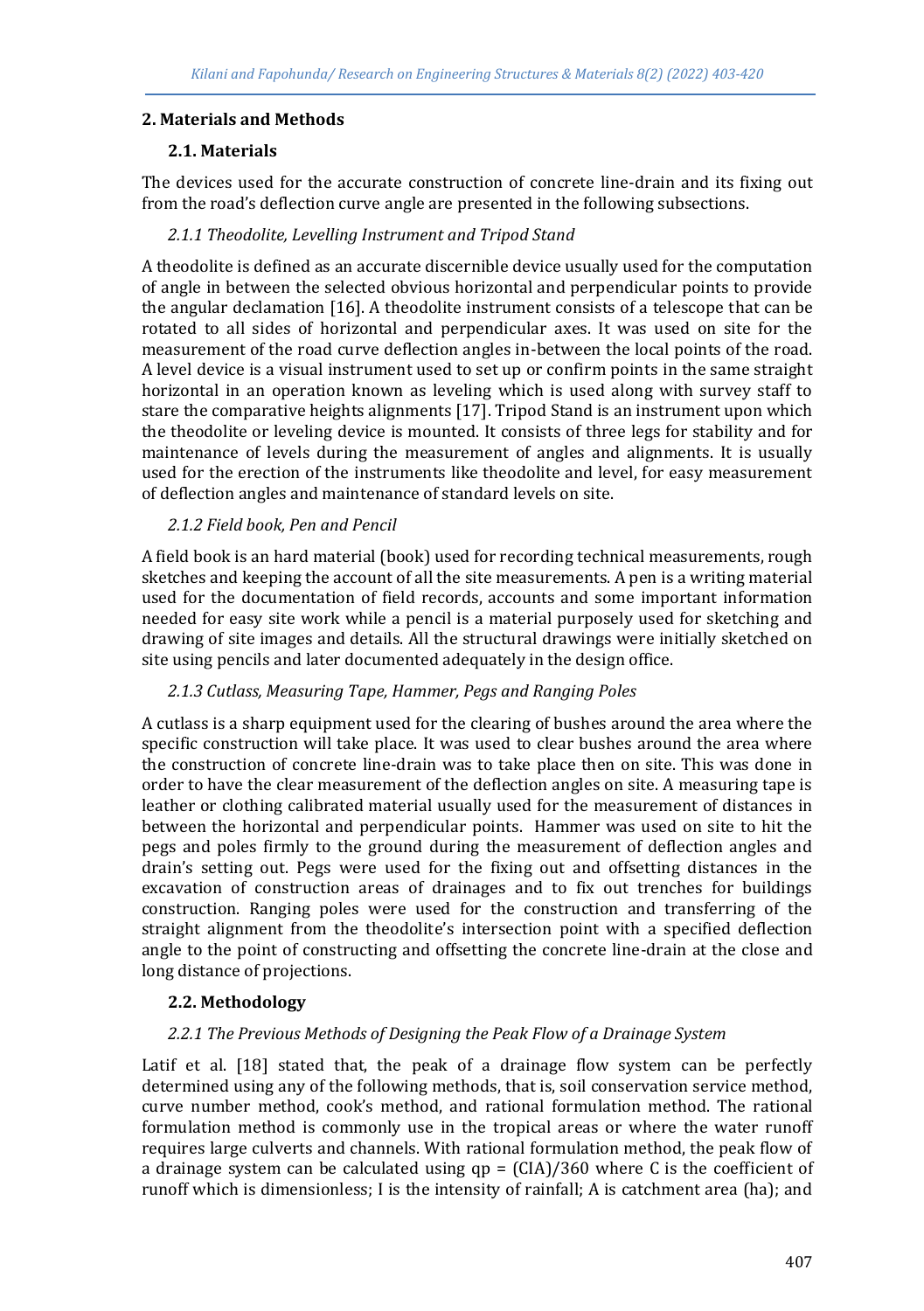qp is drainage water peak flow. The method of this study shows more effectiveness in discharging the flow from the drainage system than the above-named methods.

#### *2.2.2 Construction of Concrete Line Drain (New Method)*

#### *2.2.2.1 Construction of Concrete Line Drain (New Method)*

On site, when the drain was under construction, the theodolite instrument was removed from its box and fixed on the tripod stand. The three legs of the tripod stand were tilted for the successful support of the instrument and firmly erections of the pods. The theodolite device was tightly fixed with the tripod stand at the right location. The theodolite instrument together with the tripod stands was set at the centre of the road under - construction at an intersection point (I.P). The two other local intersection points (I.P) 1 and 2 were located from original I.P. I.P1 and I.P2 were located at extreme edges to each other, so that, their tangent line (T.L) will meet at point I.P. As the fixed theodolite with the tripod stands was placed at the intersection point (I.P), at that I.P, the theodolite telescope was turned to bisect I.P1 and I.P2 after the instrument was set to angle zero (0.0), respectively. At the time of bisecting I.P2 after the bisection of I.P1 from I.P, the deflection angle  $(\Delta)$  was recorded at both of I.P1 and I.P2 on the instrument as  $22^039^109^{11}$  each at chain-ages  $8 + 250$  to  $8 + 417$  of the road. The half of each deflection angle ( $\Delta$ ) was calculated to be 11<sup>0</sup>19<sup>14</sup>0<sup>11</sup>. Then, the external distance (E.D) from I.P to the edge of the road's shoulder or road itself was measured to be 7m. The radius of the road deflection curve (R) was calculated using the Equation (1).

Radius of road deflection curve (R) = 
$$
\frac{E.DxCos(\frac{\Delta}{2})}{1 - Cos(\frac{\Delta}{2})}
$$
 (1)

The calculated radius was used to calculate for the tangent length (T.L), Chord Length (C.L) and to determine the measurable interval for alignment location for continuous offsetting of straight line during the drainage construction using Equations (2) to (4).

The Interval for alignment off – setting (I) = 
$$
\frac{\text{(Chord Length (C.L))}}{\text{(Number of points at which pegs will be fixed)}}\tag{2}
$$

$$
Chord Length (C.L) = \frac{2\pi R\Delta}{360}
$$
 (3)

Tangent Length(T. L) = 
$$
RxTan\left(\frac{\Delta}{2}\right)
$$
 (4)

Then, the angles at each specified interval were calculated to get the cumulative additional angles until the point of acquiring the initial deflection angle (∆) using Equation 5.

Additional Angle (A.A) = 
$$
\frac{\Delta xInterval}{C.L}
$$
 (5)

The measuring tape was used to measure the interval of offsetting pegs from E.D or I.P to points  $I.P_1$  and  $I.P_2$ . The calculated interval measured was 23.73m. The pegs offsetting was made within the points of I.P and I.P<sub>1</sub>; and point of I.P to I.P<sub>2</sub> until I.P<sub>1</sub> and I.P<sub>2</sub> meet. At the point of each offsetting, pegs were hammered down at exact 23.73m interval. Adjacent to the pegs hammered down at 23.73m interval, the measuring tape was used to offset another new point with the peg directly opposite to the initial peg at the interval of 1.6 m, to form the alignment of the length for the excavation of trenches for the construction of concrete line-drain as shown in Fig.2.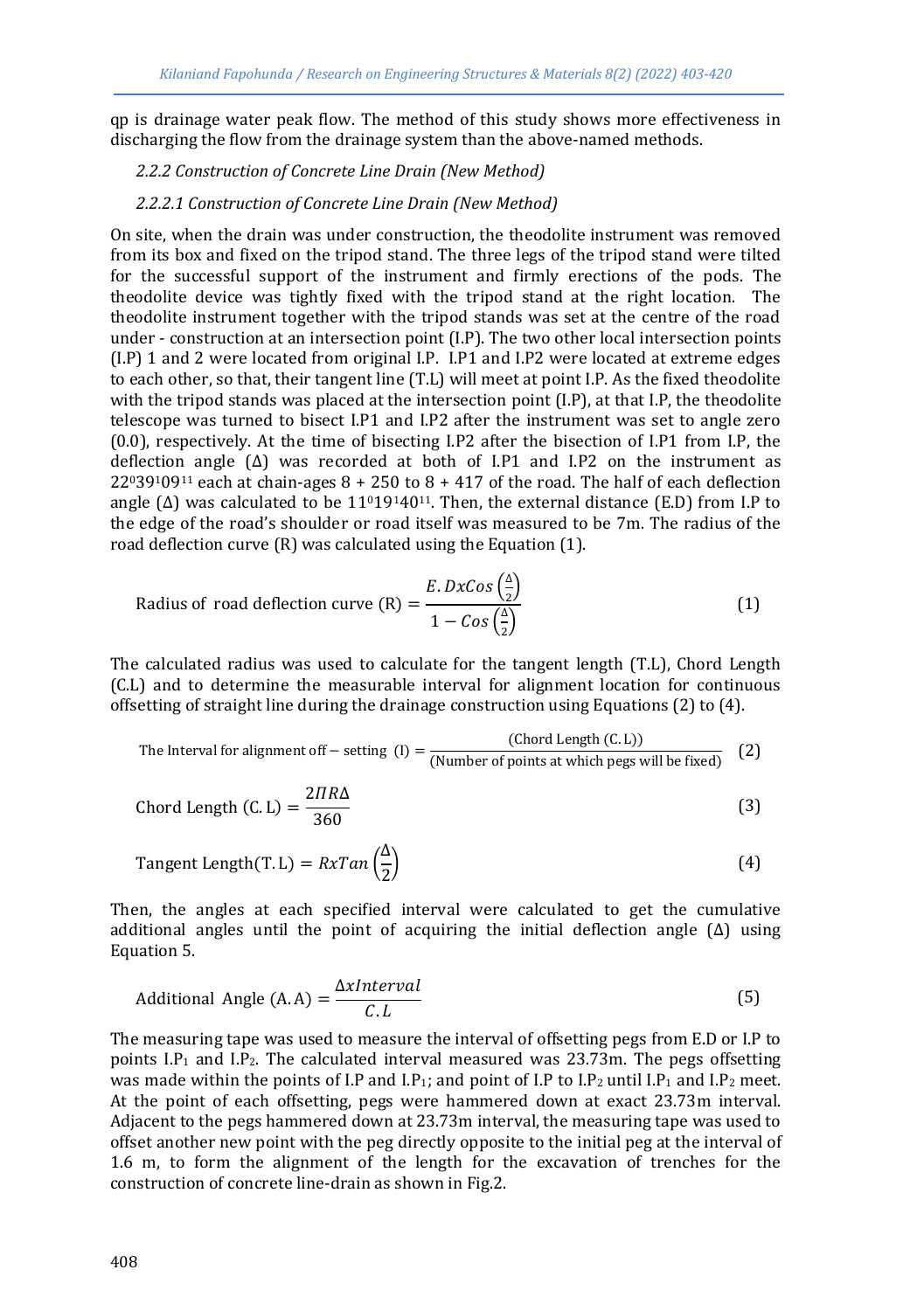

Fig. 2The fixing out of concrete line-drain from the deflection angles

#### **2.3. Determination of Excavation Depth of Concrete Line-Drain's Trenches for Easy Construction**

The highest central point of the road under - construction is the best local point for the determination of the concrete line-drain's height for its accurate construction. As conducted on site, the calibrated survey staff was placed at the centre of the road and the readings were taken and recorded accordingly. After the staff readings, the depths of the filling and levelling required to fill the bases of the excavated trenches for the construction of concrete line drain were determined and added to the staff readings. Then, the depths of the excavated trenches of the concrete line drain together with that of filling and levelling calculated were transferred to the excavated areas of the drain to determine the exact depths of the excavated areas. In a case where the depths were not reached, the iron pegs were hammered to the ground until the depths were ascertained to know the level at which the excavation of the trenches would reach. This was done by measured the half of the breadth of an excavated trench, that is 0.8m, placing an iron peg at the point, and hammered it down. Then, the calibrated staff was placed at the top of the peg and a reading was taking. The iron peg was adjusted until when the value of the staff reading at central point of the road was successfully determined to be the exact value transferred from the excavated area. After the accurate excavation of trenches, the bases of the excavated trenches were levelled with lateritic soil material to the depth of 0.15m. Then, the lateritic soil was well compacted and its top was reinforced with concrete. The concrete aggregates mix ratio used was 1:3:6 which signified 1 head pan of cement, 3 head pans of sand and 6 head pans of granite. Then, some U-shape steel bars were placed on top of the cast base of the excavated trenches. Then, the steel bars were cast together with the base concrete using the concrete mix proportion of 1:2:4. Immediately after the base reinforcement, the casting of concrete wall of the drain was followed using the same 1:2:4 mix ratio. The qualities of the concrete cast were determined using slump and cube testing instruments.

#### **2.4. The Output of Deflection Analysis in Summary**

The outputs of the above analysis were shown in Tables 1 and 2. The deflection angle used was 2203912011 for each of the I.P to I.P1 and I.P to I.P2. The external distance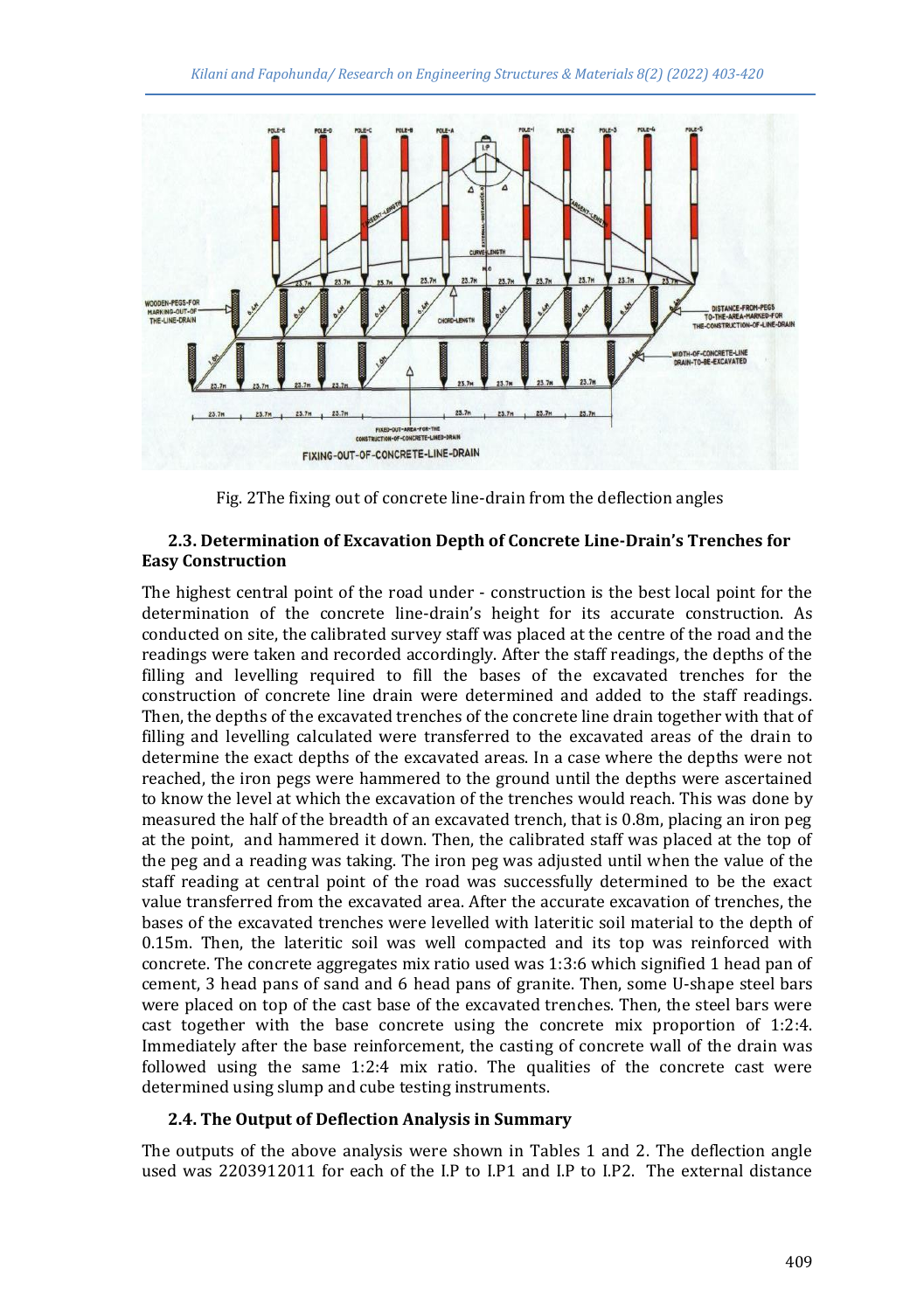(E.D) used was 7m, and the height of the filling and levelling of the excavated trench used was 400 mm. The Table1 presents the summary of the allocation of deflection angle  $(22^039^120^{11})$  at I.P to I.P1 while the Table2 presents the summary of the allocation of deflection angle (2203912011) at I.P to I.P2.

| Poles<br>No. | Deflection<br>angle $(\Delta)$ in<br>degree | Additional<br>angle in<br>degree | Cumulative of<br>deflection angles<br>(degree) | <b>Bisecting</b><br>interval $(m)$ | Staff reading<br>at the centre<br>of the roads<br>(m) |
|--------------|---------------------------------------------|----------------------------------|------------------------------------------------|------------------------------------|-------------------------------------------------------|
| 0            | 2203912011                                  | 000010011                        | 000010011                                      | 23.73                              | 0.000                                                 |
| 1            | 2203912011                                  | 304613511                        | 304613511                                      | 23.73                              | 1.226                                                 |
| 2            | 2203912011                                  | 304613511                        | 703311011                                      | 23.73                              | 1.217                                                 |
| 3            | 2203912011                                  | 304613511                        | 1101914511                                     | 23.73                              | 1.625                                                 |
| 4            | 2203912011                                  | 304613511                        | 1500612011                                     | 23.73                              | 1.942                                                 |
| 5            | 2203912011                                  | 304613511                        | 1805215511                                     | 23.73                              | 1.543                                                 |
| 6            | 2203912011                                  | 304613511                        | 2203913011                                     | 23.73                              | 2.671                                                 |

Table 1. The allocation of 2203912011 at intersecting point 1 (I.P<sub>1</sub>) from I.P.

Table 1. (Con.) The allocation of  $22^039^120^{11}$  at intersecting point 1 (I.P<sub>1</sub>) from I.P.

| Poles<br>No. | Depth to excavate<br>(m) | Mean of excavation depths<br>(m) |
|--------------|--------------------------|----------------------------------|
| 0            | 0.000                    | 1.803                            |
|              | 1.626                    | 1.803                            |
|              | 1.617                    | 1.803                            |
| 3            | 2.025                    | 1.803                            |
| 4            | 2.342                    | 1.803                            |
| 5            | 1.943                    | 1.803                            |
| 6            | 3.071                    | 1.803                            |

Table 2. The allocation of 22039120<sup>11</sup> at intersecting point 2 (I.P2) from I.P.

| 0.000<br>$\Omega$<br>2203912011<br>000010011<br>000010011<br>23.73<br>304613511<br>2.008<br>2203912011<br>304613511<br>23.73<br>A<br>B<br>2203912011<br>304613511<br>703311011<br>2.222<br>23.73<br>C<br>2203912011<br>304613511<br>1101914511<br>1.419<br>23.73<br>1500612011<br>2203912011<br>304613511<br>23.73<br>1.427<br>D<br>E<br>2203912011<br>304613511<br>1805215511<br>1.331<br>23.73<br>304613511<br>F<br>2203912011<br>2203913011<br>1.792<br>23.73 | Poles<br>No. | Deflection<br>angle $(\Delta)$ in<br>degree | Additional<br>angle in<br>degree | Cumulative of<br>deflection angles<br>(degree) | <b>Bisecting</b><br>interval $(m)$ | Staff reading<br>at the centre<br>of the roads<br>(m) |
|------------------------------------------------------------------------------------------------------------------------------------------------------------------------------------------------------------------------------------------------------------------------------------------------------------------------------------------------------------------------------------------------------------------------------------------------------------------|--------------|---------------------------------------------|----------------------------------|------------------------------------------------|------------------------------------|-------------------------------------------------------|
|                                                                                                                                                                                                                                                                                                                                                                                                                                                                  |              |                                             |                                  |                                                |                                    |                                                       |
|                                                                                                                                                                                                                                                                                                                                                                                                                                                                  |              |                                             |                                  |                                                |                                    |                                                       |
|                                                                                                                                                                                                                                                                                                                                                                                                                                                                  |              |                                             |                                  |                                                |                                    |                                                       |
|                                                                                                                                                                                                                                                                                                                                                                                                                                                                  |              |                                             |                                  |                                                |                                    |                                                       |
|                                                                                                                                                                                                                                                                                                                                                                                                                                                                  |              |                                             |                                  |                                                |                                    |                                                       |
|                                                                                                                                                                                                                                                                                                                                                                                                                                                                  |              |                                             |                                  |                                                |                                    |                                                       |
|                                                                                                                                                                                                                                                                                                                                                                                                                                                                  |              |                                             |                                  |                                                |                                    |                                                       |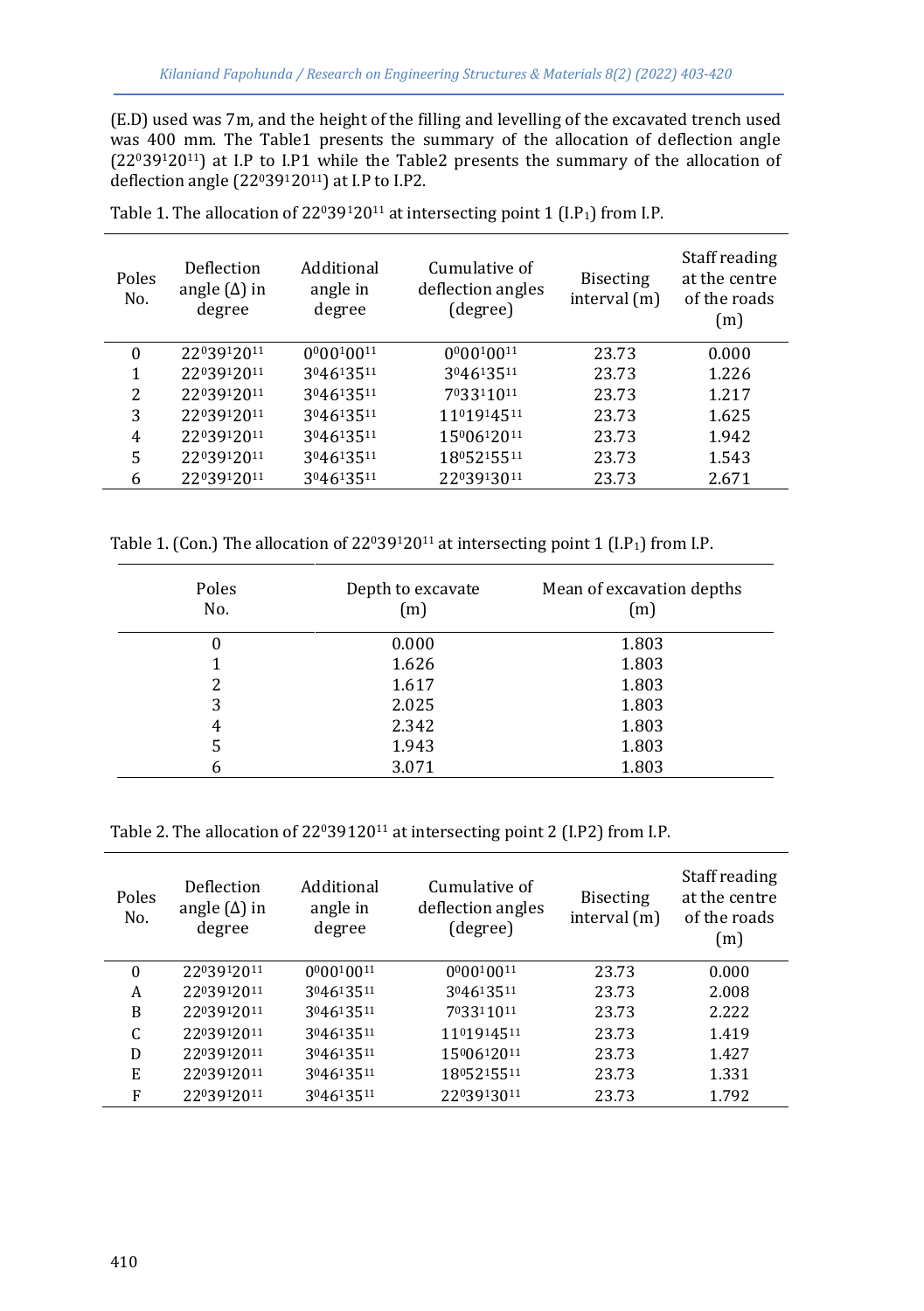| Poles<br>No. | Depth to excavate<br>(m) | Mean of excavation depths<br>(m) |
|--------------|--------------------------|----------------------------------|
| 0            | 0.000                    | 1.800                            |
| А            | 2.408                    | 1.800                            |
| B            | 2.622                    | 1.800                            |
| C            | 1.819                    | 1.800                            |
| D            | 1.827                    | 1.800                            |
| E            | 1.731                    | 1.800                            |
| Е            | 2.192                    | 1.800                            |

|  |  | Table 2. (Con.) The allocation of 2203912011 at intersecting point 2 (I.P2) from I.P. |  |  |
|--|--|---------------------------------------------------------------------------------------|--|--|
|  |  |                                                                                       |  |  |
|  |  |                                                                                       |  |  |

## **3. Results and Discussions**

#### **3.1. Line Drains Excavation Depths and the Depths Differences from I.P to I.P.1**

The results of the actual depths and mean depths of the excavated line-drain trenches from I.P to I.P1 at chain-age  $8 + 250$  to chain-age  $8 + 417$  are shown in Fig. 3.



Fig. 3 The actual and mean depth of concrete line-drain's excavating trenches from I.P to I.P1.

The mean depths of the excavated trenches of concrete line-drain together with the depth values transferred from the centre of the road to the excavated areas were presented in figure 2. Their implications on the cost of line-drain's construction were observed also. As shown in Fig. 3, the mean of the road's depth transferred from the centre of the road to the excavated area were indicated by red bars. While the depths of the trenches of concrete line drains to be excavated were represented by blue bars. As indicated with the bars, it was discovered that, the depths of the areas to be excavated for the construction of the concrete line drain was deeper than the required depths. With these excess depths, more expenses were required to achieve the perfect drain construction. Thus, this inflates the cost of drainage construction. Considering the bisection of Poles 1and 2, the deflection angle recorded was  $3<sup>0</sup>46<sup>1</sup>35<sup>11</sup>$  at each point. From the critical observation of their excavation depths, the average (mean) depth of poles1 & 2 at the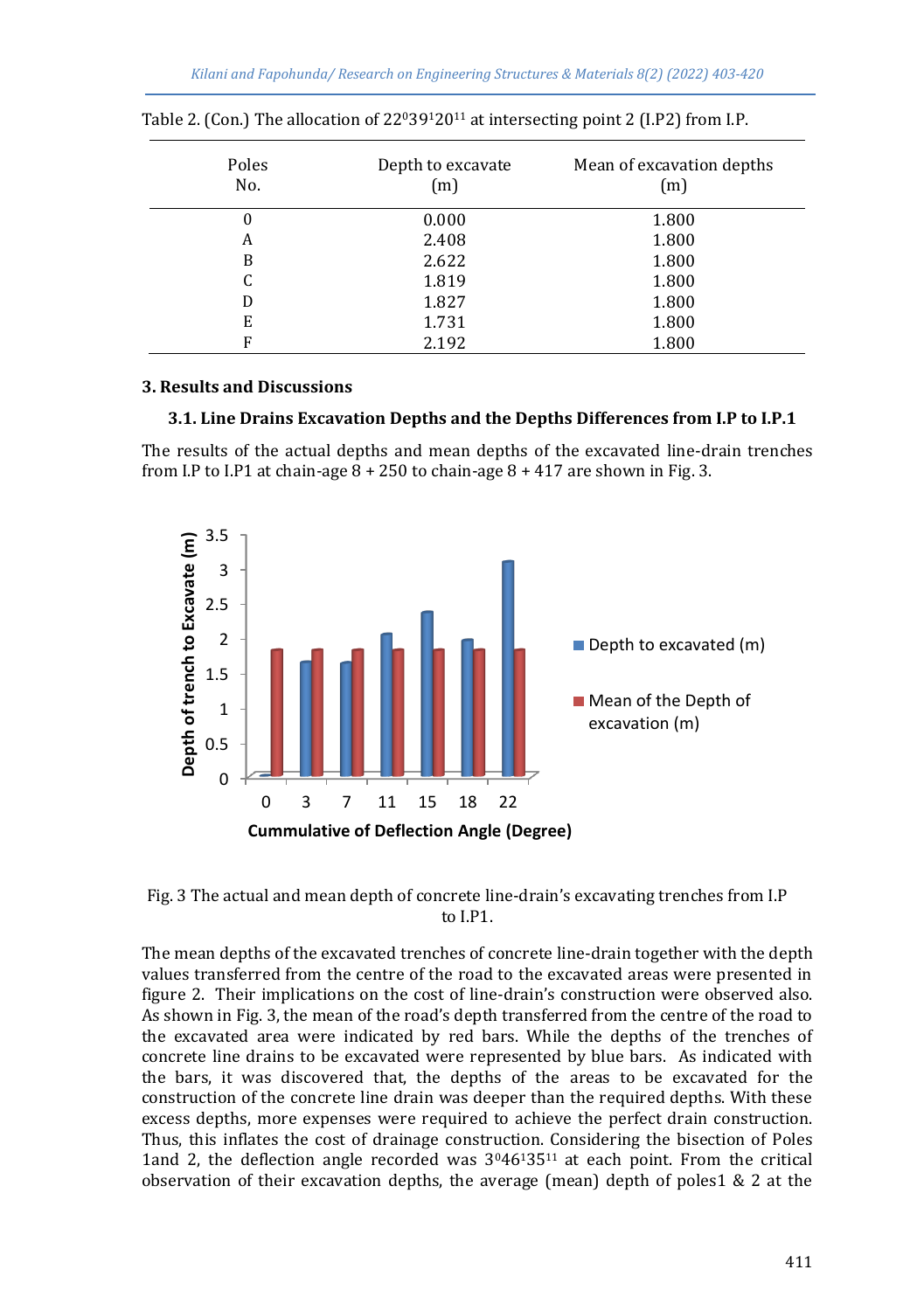excavated areas were more than that of the actual depths at those locations by 9.8%. This implied that, the trenches excavated at those two locations (Poles 1&2) need adjustment to prevent excessive spending during the construction of the drain. Up to 9.8% of these excavated areas should be corrected as quickly as possible. To correct the 9.8% of point's difference, additional excavation depth is required. This will increase the workers' wages by 9.8% and also increase the cost of drain construction as well. Likewise, the actual excavation depth observed at the point of bisecting pole 3 with  $7^{0}33^{1}10^{11}$  deflection angle is more than that of the area with the average drain's depth by 10.3%. With this depth difference, up to 10.3% of sand filling and concrete is required to achieve the desired depth standard good for concrete structural stability in that location. As it has been known that, the mean depth is the required depth of the excavation, thus, the additional 10.3% of base sand filling and concrete reinforcement will increase the cost of both construction materials and labours' wages respectively. Also, the excavation depths of the highlighted areas for line-drain construction at the point of bisecting pole 4 were by 23% more than that of areas with mean depths. At those points, more lateritic soils for base filling and more concrete reinforcement were needed. This inflates the cost of drainage construction (on materials and labours) at those areas by 23%. With the deflection angle of 1805215511, the different between actual and mean depths of the line-drain excavated areas at the point of bisecting pole 5 was so minimal. These areas require less fillings and less additional reinforcement, just about 7.2% is needed. With the depth increment of about 7.2%, the cost of line drain construction will also increase, but the increase will be minimal (just 7.2%). The trenches excavated depths differences of the areas observed were too wide at the point of bisecting pole 6 with  $22^039^130^{11}$  deflection angle. As recorded, the depths of the areas highlight for the drains' trenches excavation were more than that of the mean excavation depths of the same areas by 42.3%. This is implied that, the volume of additional materials (base soil filling and concrete) needed for the reinforcement at those areas is about 42.3%. The additional cost of construction at that point of excavated areas required almost half of the total cost of construction (42.3%). These areas need special attention to be able to eradicate the extra-expenses completely. Considering the excavating depth results, there is inflation in the construction cost of concrete line-drain at each area of bisecting poles and this is becoming un-encouraging. These excessive spending were fixed during the drainage's design stage using accurate calculations, proper taken off and standard cost estimations. From the observation of the above results, it was discovered that, the depth results of poles bisection at areas 2, 3 and 6 require proper and accurate cost estimations. Following the above methods, there will be a reduction in the excessive cost of drainage construction. Also, the site engineers will be prevented from running into unwanted loss. Application of this study's method to Khartoum's drainage problems will really improve its poor performance of drainage system as stated by Magdi [12] through the use of accurate highway geometrical design method. Also, the application of the method will go in long way in guiding the nations in the globe to maintain the integrity and standard of the road drainage structures. The technical standard of the road drainage will be retained and its construction cost will be minimized if the method of this study is applied to solve the problems stated by Dieter [14] as stated in his study. Most of the roads in the developing countries can regain their stability and integrity back if the method used in this study can be adopted to identify some excess depths in their drainage constructions that lead to excessive spending on site. With this, the problem of extra-cost of drainage construction will be totally eradicated.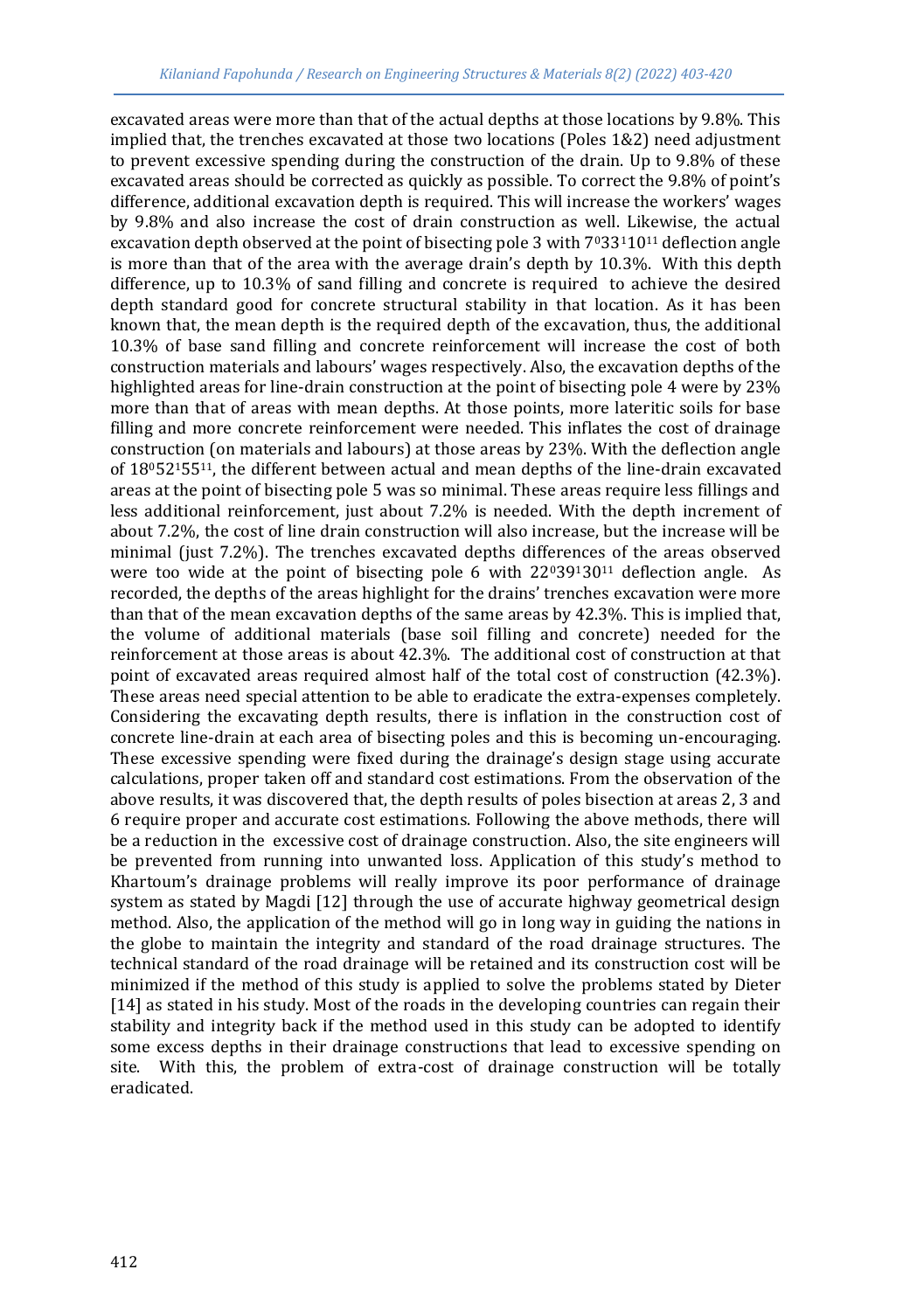#### **3.2. Line Drains Excavation Depths and the Depths Differences from I.P to I.P.2**

Fig. 4 shows the results of the actual and mean depths of the excavated areas for the construction of concrete line-drain at I.P2 from I.P as transferred from the center of the road under construction at chain-age 8 + 250 to 8 + 417



Fig. 4The actual and mean depths of the excavated trenches of concrete line – drain from I.P to I.P2.

The differences between the mean depths of the excavated areas for the construction of the concrete line-drain and that of the actual depths of the excavated areas at the point of bisecting pole A (with deflection angle of 304613511) was 25.2%. This depths increment inflated the cost of line-drain construction at point A's area by 25.2%. At the bisection of pole at point B, the actual and mean depths of the area were deferred by 31.4%. At the stage of this project cost estimation, the 31.4% depths difference was eradicated by using accurate offsetting and costing of the drain's excavated area. Likewise, the actual depths observed at the point of bisecting poles C, D and E were almost equal to mean depths of the areas for line-drain construction. The differences here are minimal compared with that of areas of bisecting Poles A and B. No additional cost of construction was required around C, D and E areas, and if required, it will not be more than 1.5% (as shown around pole E). 1.5% increment is so small compared to that of areas around poles A, B and F. Furthermore, the increment in the cost of concrete line drain construction at pole F area was about 17.9%. This implied that, the actual depth of the area around pole F was by 17.9% more than the mean depth of the area. In other word, the cost of concrete line drain construction at that point is influenced by 17.9%. Hence, 17.9% excess cost of drainage construction is required for the construction of concrete line drain at point of bisecting pole F. With the knowledge of accurate cost estimation in this study, site engineers can construct good drainage structures without running into losses. Also, this study will guide the design engineers to acquire the sound knowledge of line drain design, construction and accurate use of the code of structural design (BS 8110:1997 part 1). In addition, this study will really help the design and site engineers to construct stable concrete line-drains for easy run-off of water from the surface of the road to the drainage systems, cancelling the major problems of highway drainage structures stated by Owuama et al [19]. The expensive spending on concrete drainages' deteriorations mentioned by Jitendra et al [11] in their studies can be fixed, if the method of drainage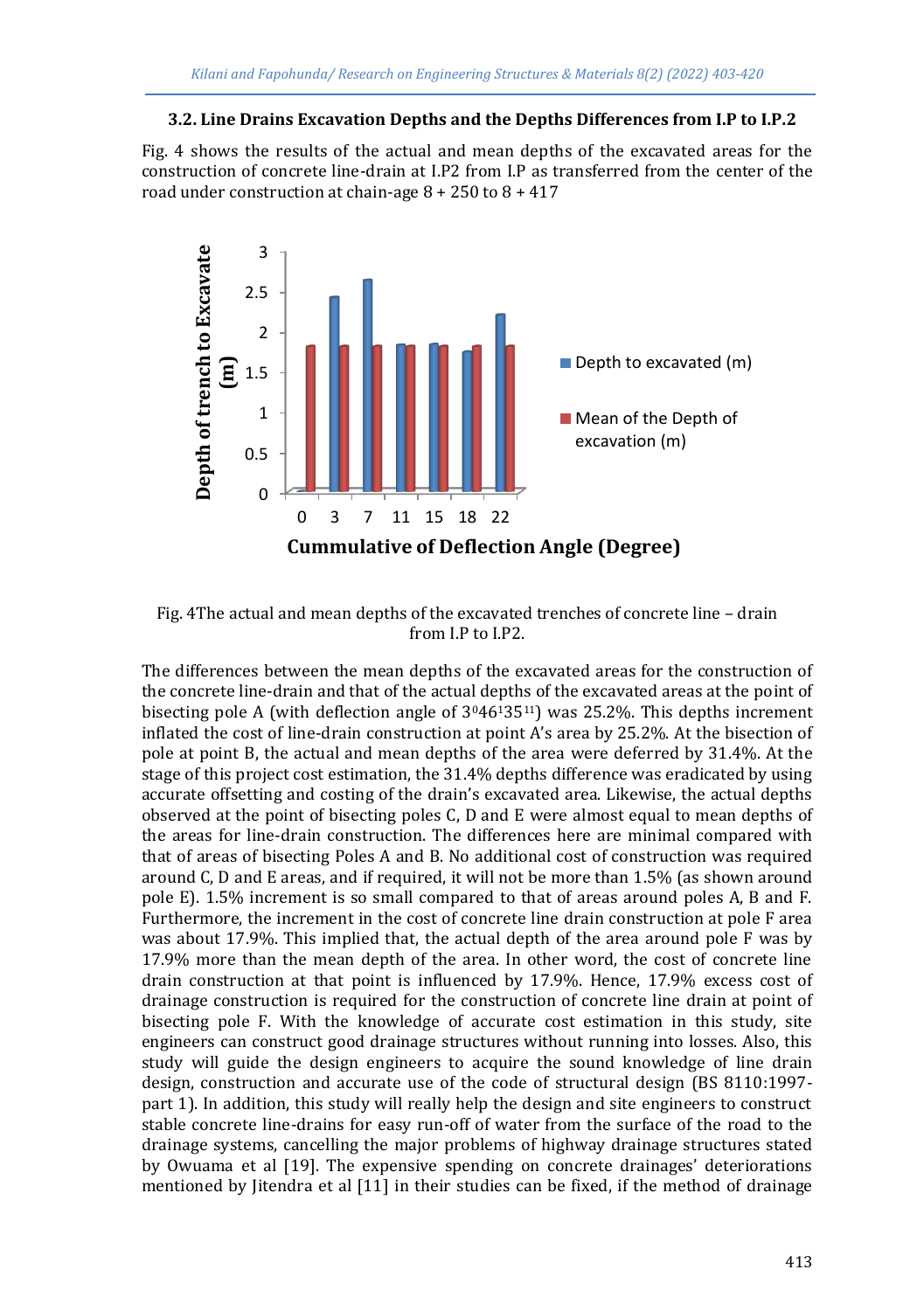design, construction and cost estimation used in this study is adopted for the construction of their drainage systems.

## **3.3. Methodology**

## *3.3.1 Estimated Cost Implication 1*

Table 3 shows the actual cost for the construction of concrete line drain at the excavated areas from I.P to I.P1 while the Table 4 shows the mean cost of concrete Line drain construction from I.P to I.P 1. The volumes of the concrete drains were calculated from the product of the drain's length (1.6m), its breath (staff reading value) and the thickness (staff reading value) of the base of the line-drain. This estimated cost covered the linedrain bases' construction only, walls are not included. From the estimation made on construction cost, the estimated cost of concrete line drain construction at pole 6 area (see table 3) was more than that of the area with mean excavated depth at the same location by \$ 2,175.58 (see table 4). The cost difference is about 65.5% of the actual cost. The 65.5% excess in the cost of drainage construction can cause the structural engineers, contractors and site engineers to run into high unexpected debts during construction stage. The method of estimation and costing of this study will help the site engineers to fix out any excessive costs at the initial stage of their projection cost estimation.

| Pole<br>No. | Cumulative<br>οf<br>deflection<br>angles<br>(degree) | Depth to<br>excavate<br>(Thickness)<br>(m) | Length<br>(m) | <b>Breadth</b><br>(m) | Volume of<br>concrete for<br>the actual<br>excavated<br>areas $(m^3)$ |
|-------------|------------------------------------------------------|--------------------------------------------|---------------|-----------------------|-----------------------------------------------------------------------|
| $\theta$    | 000010011                                            | 0.000                                      | 1.600         | 0.000                 | 0.000                                                                 |
| 1           | 304613511                                            | 1.626                                      | 1.600         | 1.626                 | 4.230                                                                 |
| 2           | 703311011                                            | 1.617                                      | 1.600         | 1.617                 | 4.184                                                                 |
| 3           | 1101914511                                           | 2.025                                      | 1.600         | 2.025                 | 6.561                                                                 |
| 4           | 1500612011                                           | 2.342                                      | 1.600         | 2.342                 | 8.776                                                                 |
| 5           | 1805215511                                           | 1.943                                      | 1.600         | 1.943                 | 6.040                                                                 |
| 6           | 2203913011                                           | 3.071                                      | 1.600         | 3.071                 | 15.090                                                                |

Table 3. The actual cost of concrete line-drain's construction from I.P to I.P1 in US Dollars

Table 3. (Cont.) The allocation of  $22^039^120^{11}$  at intersecting point 1 (I.P<sub>1</sub>) from I.P.

| Poles<br>No. | Cost per unit volume of<br>concrete $(m^3)$ in USD $(\$)$ | Actual cost of concrete<br>construction at the drain<br>excavated areas $(\$)$ |
|--------------|-----------------------------------------------------------|--------------------------------------------------------------------------------|
|              | 220.00                                                    | 0.00                                                                           |
|              | 220.00                                                    | 936.60                                                                         |
| 2            | 220.00                                                    | 920.48                                                                         |
| 3            | 220.00                                                    | 1,443.42                                                                       |
| 4            | 220.00                                                    | 1,930.72                                                                       |
| 5            | 220.00                                                    | 1,328.80                                                                       |
| 6            | 220.00                                                    | 3,319.80                                                                       |
|              |                                                           | \$9.879.82                                                                     |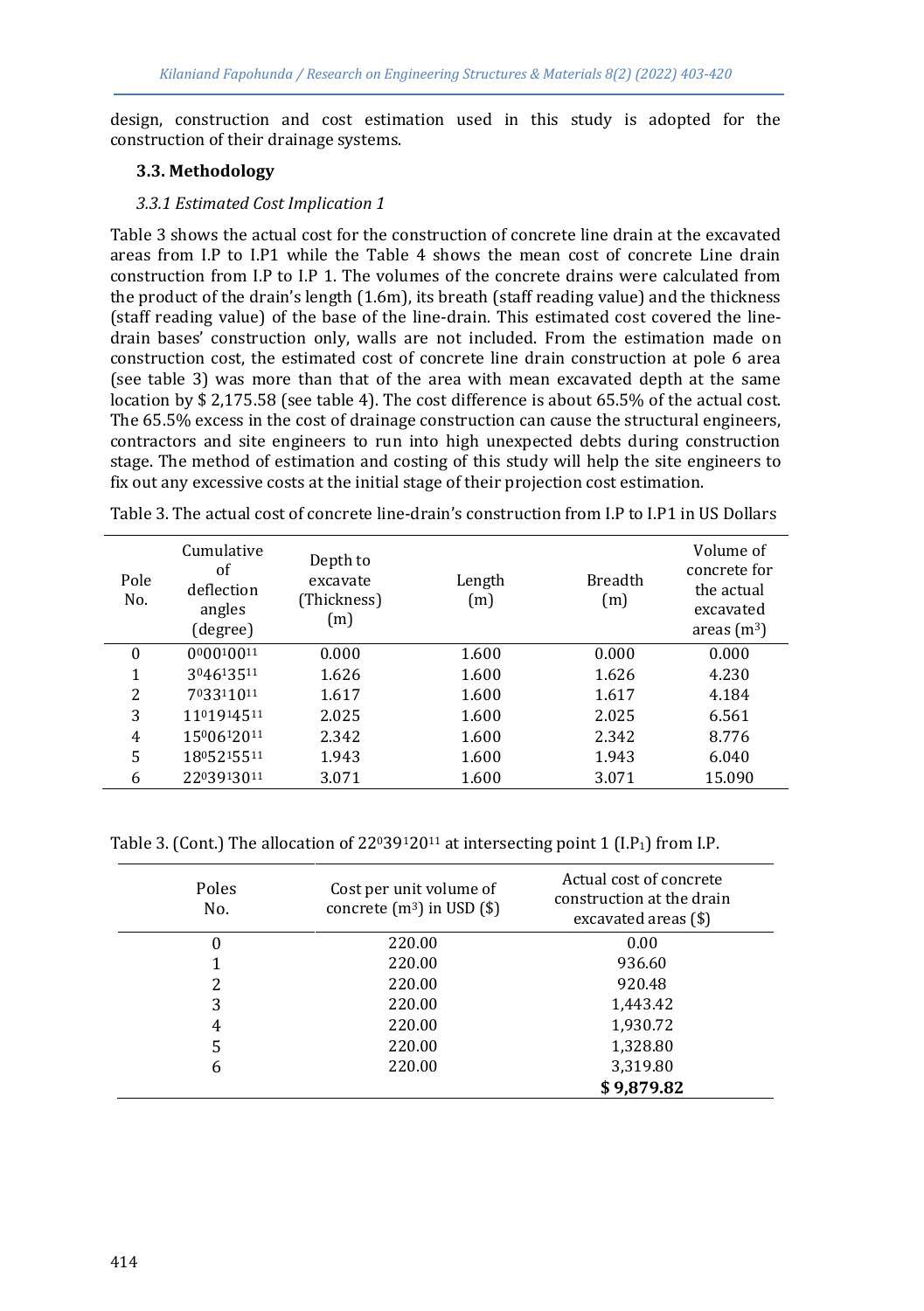| Pole<br>No. | Cumulative<br>οf<br>deflection<br>angles<br>(degree) | Depth to<br>excavate<br>(Thickness)<br>(m) | Length<br>(m) | <b>Breadth</b><br>(m) | Volume of<br>concrete for<br>the actual<br>excavated<br>areas $(m^3)$ |
|-------------|------------------------------------------------------|--------------------------------------------|---------------|-----------------------|-----------------------------------------------------------------------|
| 0           | 000010011                                            | 0.000                                      | 1.600         | 1.803                 | 0.000                                                                 |
| 1           | 304613511                                            | 1.803                                      | 1.600         | 1.803                 | 5.201                                                                 |
| 2           | 703311011                                            | 1.803                                      | 1.600         | 1.803                 | 5.201                                                                 |
| 3           | 1101914511                                           | 1.803                                      | 1.600         | 1.803                 | 5.201                                                                 |
| 4           | 1500612011                                           | 1.803                                      | 1.600         | 1.803                 | 5.201                                                                 |
| 5           | 1805215511                                           | 1.803                                      | 1.600         | 1.803                 | 5.201                                                                 |
| 6           | 2203913011                                           | 1.803                                      | 1.600         | 1.803                 | 5.201                                                                 |

Table 4. The mean cost of concrete line-drain's construction from I.P to I.P1 in US Dollars

Table 4. (Cont.) The mean cost of concrete line-drain's construction from I.P to I.P1 in US Dollars

| Poles<br>No. | Cost per unit volume of<br>concrete $(m^3)$ in USD $(\$)$ | Actual cost of concrete<br>construction at the drain<br>excavated areas (\$) |
|--------------|-----------------------------------------------------------|------------------------------------------------------------------------------|
| 0            | 220.00                                                    | 0.00                                                                         |
|              | 220.00                                                    | 1,144.22                                                                     |
| 2            | 220.00                                                    | 1,144.22                                                                     |
| 3            | 220.00                                                    | 1,144.22                                                                     |
| 4            | 220.00                                                    | 1,144.22                                                                     |
| 5            | 220.00                                                    | 1,144.22                                                                     |
| 6            | 220.00                                                    | 1,144.22                                                                     |
|              |                                                           | \$6,865.32                                                                   |

#### *3.3.2 Estimated Cost Implication 2*

Table 5 shows the actual cost of constructing concrete line drain at the excavated areas from I.P to I.P2 while the Table 6 shows the mean of cost of concrete line-drain's construction from I.P to I.P 2. From the estimation made, the cost of concrete construction at pole B (see table 5) is more than that of the mean one at the same location by \$ 1,277.32 (see Table 6) which is about 52.8%. This implied that, the cost of line-drain construction was increased by 52.8%. Almost half of the construction cost at the bisection of pole at point B will be added as excessive cost of drainage construction compared to that of other points.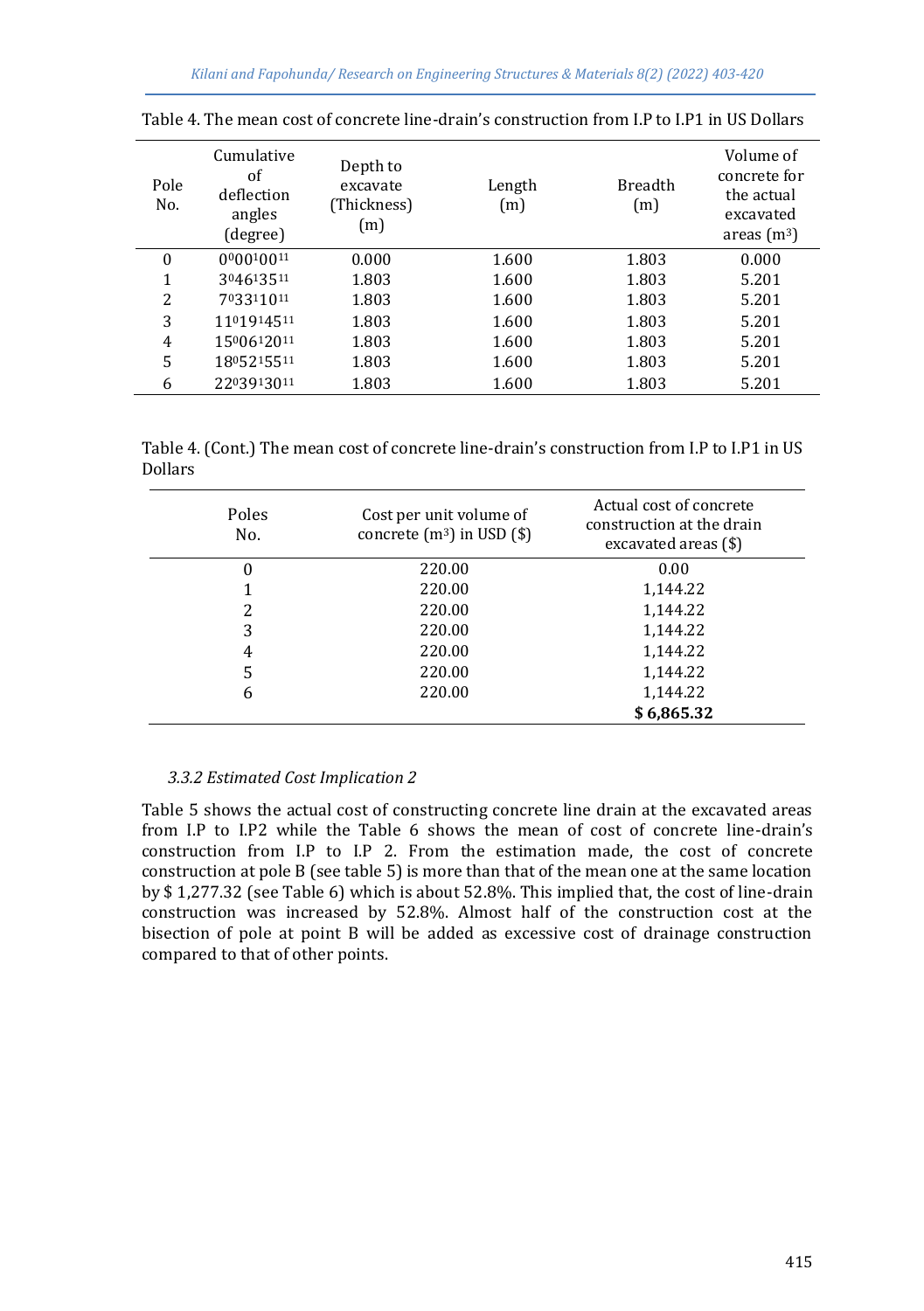| Pole<br>No. | Cumulative<br>οf<br>deflection<br>angles<br>(degree) | Depth to<br>excavate<br>(Thickness)<br>(m) | Length<br>(m) | <b>Breadth</b><br>(m) | Volume of<br>concrete for<br>the actual<br>excavated<br>areas $(m^3)$ |
|-------------|------------------------------------------------------|--------------------------------------------|---------------|-----------------------|-----------------------------------------------------------------------|
| 0           | 000010011                                            | 0.000                                      | 1.600         | 0.000                 | 0.000                                                                 |
| A           | 304613511                                            | 2.408                                      | 1.600         | 2.408                 | 9.278                                                                 |
| B           | 703311011                                            | 2.622                                      | 1.600         | 2.622                 | 10.999                                                                |
| C           | 1101914511                                           | 1.819                                      | 1.600         | 1.819                 | 5.294                                                                 |
| D           | 1500612011                                           | 1.829                                      | 1.600         | 1.829                 | 5.352                                                                 |
| E           | 1805215511                                           | 1.731                                      | 1.600         | 1.731                 | 4.794                                                                 |
| F           | 2203913011                                           | 2.192                                      | 1.600         | 2.192                 | 7.687                                                                 |

Table 5. The actual cost of concrete line-drain construction in Dollars from I.P to I.P2

Table 5. (Cont.) The actual cost of concrete line-drain construction in Dollars from I.P to I.P2

| Poles<br>No. | Cost per unit volume of<br>concrete $(m^3)$ in USD $(\$)$ | Actual cost of concrete<br>construction at the drain<br>excavated areas (\$) |
|--------------|-----------------------------------------------------------|------------------------------------------------------------------------------|
| 0            | 220.00                                                    | 0.00                                                                         |
| A            | 220.00                                                    | 2,041.16                                                                     |
| B            | 220.00                                                    | 2,417.80                                                                     |
|              | 220.00                                                    | 1,164.68                                                                     |
| D            | 220.00                                                    | 1.177.44                                                                     |
| E            | 220.00                                                    | 1,054.68                                                                     |
| F            | 220.00                                                    | 1,691.14                                                                     |
|              |                                                           | \$9,546.90                                                                   |

Table 6. The Mean cost of concrete line-drain construction in Dollars from I.P to I.P2

| Pole<br>No.  | Cumulative<br>οf<br>deflection<br>angles<br>(degree) | Depth to<br>excavate<br>(Thickness)<br>(m) | Length<br>(m) | <b>Breadth</b><br>(m) | Volume of<br>concrete for<br>the actual<br>excavated<br>areas $(m^3)$ |
|--------------|------------------------------------------------------|--------------------------------------------|---------------|-----------------------|-----------------------------------------------------------------------|
| $\mathbf{0}$ | 000010011                                            | 0.000                                      | 1.600         | 1.800                 | 0.000                                                                 |
| A            | 304613511                                            | 1.800                                      | 1.600         | 1.800                 | 5.184                                                                 |
| B            | 703311011                                            | 1.800                                      | 1.600         | 1.800                 | 5.184                                                                 |
| C            | 1101914511                                           | 1.800                                      | 1.600         | 1.800                 | 5.184                                                                 |
| D            | 1500612011                                           | 1.800                                      | 1.600         | 1.800                 | 5.184                                                                 |
| E            | 1805215511                                           | 1.800                                      | 1.600         | 1.800                 | 5.184                                                                 |
| F            | 2203913011                                           | 1.800                                      | 1.600         | 1.800                 | 5.184                                                                 |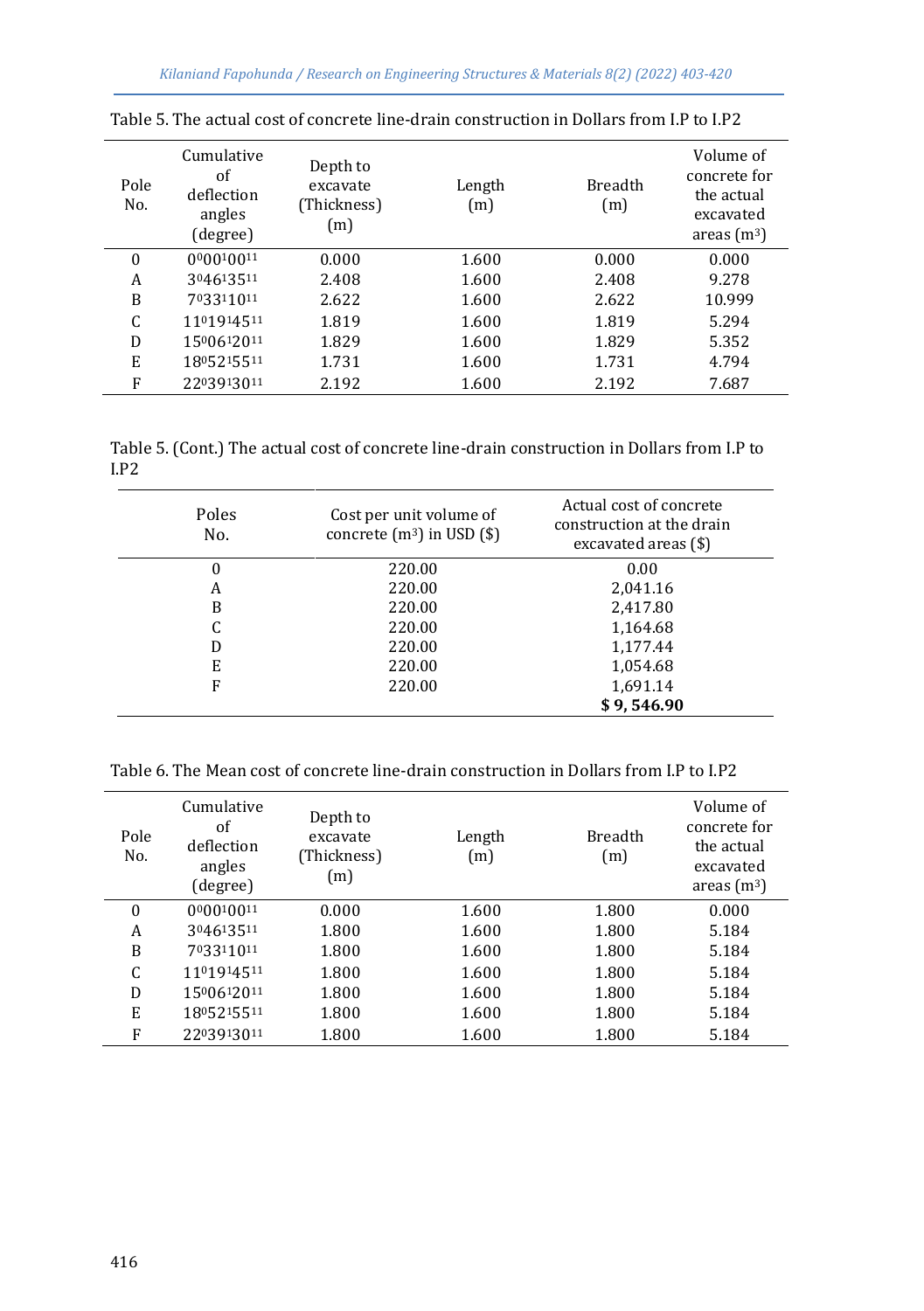| Poles<br>No. | Cost per unit volume of<br>concrete $(m^3)$ in USD $(\$)$ | Actual cost of concrete<br>construction at the drain<br>excavated areas $(\$)$ |  |  |
|--------------|-----------------------------------------------------------|--------------------------------------------------------------------------------|--|--|
| 0            | 220.00                                                    | 0.00                                                                           |  |  |
| A            | 220.00                                                    | 1,140.48                                                                       |  |  |
| B            | 220.00                                                    | 1,140.48                                                                       |  |  |
| C            | 220.00                                                    | 1,140.48                                                                       |  |  |
| D            | 220.00                                                    | 1,140.48                                                                       |  |  |
| E            | 220.00                                                    | 1,140.48                                                                       |  |  |
| F            | 220.00                                                    | 1,140.48                                                                       |  |  |
|              |                                                           | \$6,842.88                                                                     |  |  |

| Table 6. (Cont.) The mean cost of concrete line-drain construction in Dollars from I.P to |  |
|-------------------------------------------------------------------------------------------|--|
| I.P2                                                                                      |  |

## **4. Contribution to Knowledge**

The novelty of this studies on drainage construction is that the mean cost of drainage construction can be determined from the volume of its dimensions. This will eventually reduce the cost of drainages' construction together with its cost differences as shown in Tables 3 to 6. The estimated cost of subsurface drainage construction carried out by Wada et al. [20] was done without showing volume by volume -cost estimations. Their calculations were just on rough estimations made through some assumptions as shown in Table 7. The actual limits that a drainage system under construction could reach were not determined or specified in Wada et al. [20] method used for drainage design and construction. This could lead to the excessive use of materials during the construction of drainage system, thus, increase its construction's cost.

| S/N            | Unit             | Item                                                                                           | Unit cost<br>Nigerian<br>Naira $($ # $)$ | <b>Quantity</b> | Unit cost<br>Nigerian<br>Naira $($ # $)$ |
|----------------|------------------|------------------------------------------------------------------------------------------------|------------------------------------------|-----------------|------------------------------------------|
|                |                  | <b>Feasibility Study:</b>                                                                      |                                          |                 |                                          |
| $\mathbf{1}$   | Person<br>days   | Time Input                                                                                     | 8,000.00                                 | 5               | 40,000.00                                |
| $\overline{c}$ | ha               | Subtotal feasibility<br>study<br>Field Investigation:<br>Topographic Survey<br>Area Topography | 100,000.00                               |                 | 100,000.00                               |
| 3              | km               | Alignments                                                                                     | 50,000.00                                |                 | 50,000.00                                |
|                |                  | Pre-drainage soil<br>survey:                                                                   |                                          |                 |                                          |
| 4              | ha               | Area soil survey                                                                               | 20.000.00                                | 1               | 20,000.00                                |
| 5              | No. of<br>sample | Laboratory analysis                                                                            | 5.000.00                                 | 5               | 25,000.00                                |

| Table 7. Preparation and feasibility cost analysis (Wada et al. [20]) |  |  |
|-----------------------------------------------------------------------|--|--|
|                                                                       |  |  |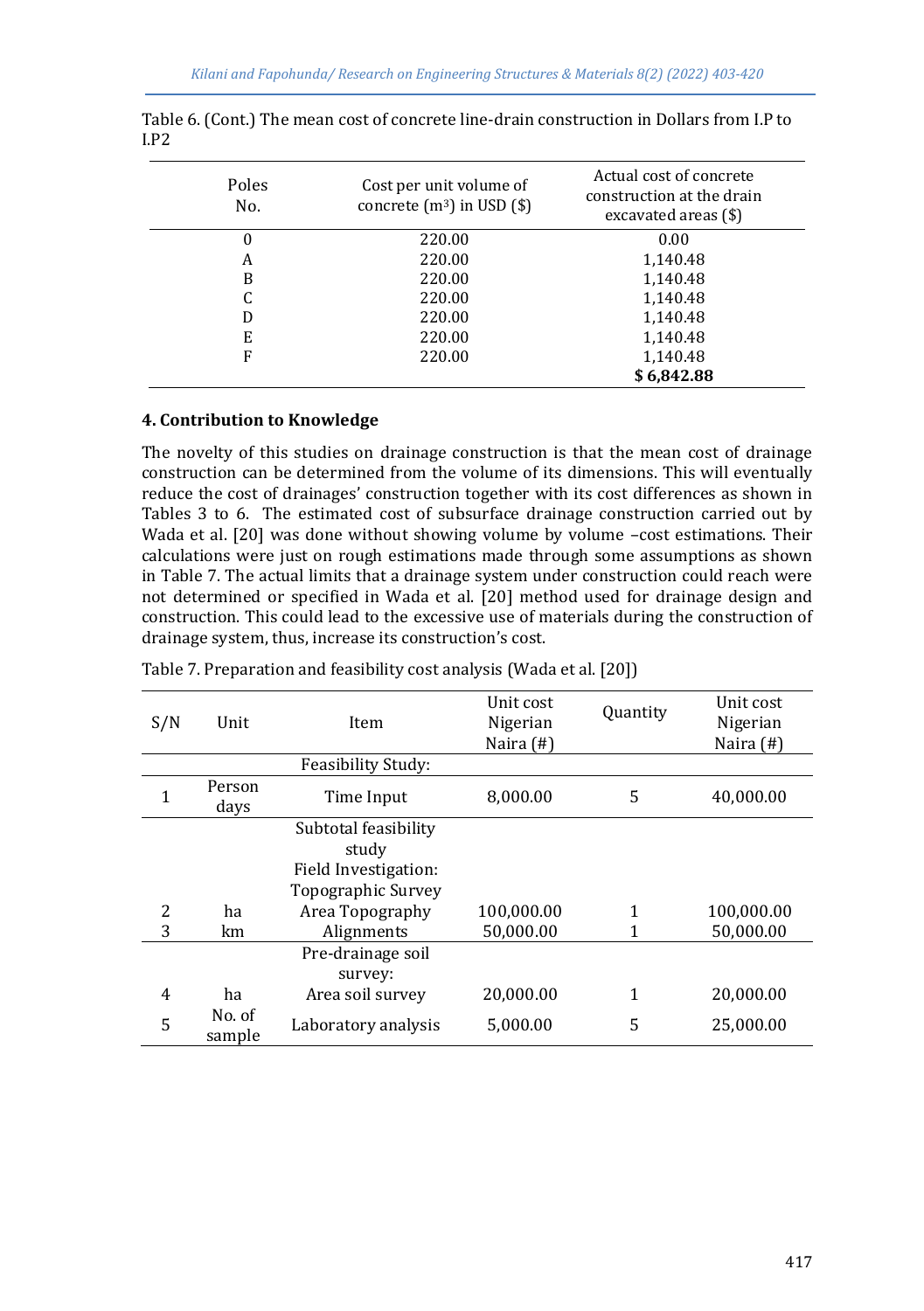| S/N | Unit | Item<br>Feasibility Study:      | Unit cost<br>Nigerian<br>Naira (#) | Quantity | Unit cost<br>Nigerian<br>Naira $($ # $)$ |
|-----|------|---------------------------------|------------------------------------|----------|------------------------------------------|
|     |      |                                 |                                    |          |                                          |
|     |      | Subtotal survey                 |                                    |          | 195,000.00                               |
|     |      | Design:                         |                                    |          |                                          |
| 6   | ha   | Design of subsurface<br>network | 200,000.00                         | 1        | 200,000.00                               |
| 7   | unit | Design of associated<br>network | 50,000.00                          | 4        | 200,000.00                               |
|     |      | Subtotal design                 |                                    |          | 400,000.00                               |
|     |      | Total pre-<br>construction cost |                                    |          | 635,000.00                               |

|  | Table 7 (Cont.). Preparation and feasibility cost analysis (Wada et al. [20]) |  |  |  |  |
|--|-------------------------------------------------------------------------------|--|--|--|--|
|  |                                                                               |  |  |  |  |
|  |                                                                               |  |  |  |  |
|  |                                                                               |  |  |  |  |

With cost estimation method shown in Table 7, there could be excessive use of material which could inflate the cost of drainage construction. The actual dimensions of the drainage construction areas were not shown to proof how efficient is the drainage construction cost estimated. In these studies, the actual dimensions of the drainage to be constructed is shown, and the excess material and its cost implication can be quickly identify and corrected to avoid running into debts by constructing engineers and the contractors. One of the dangerous causes of the deteriorations in drainage concrete systems as stated by Jitendra et al [11] might have occurred as a result of poor concrete drainage's structural design, poor offsetting of points and inefficient drainage setting out. The accurate method of offsetting, designing and setting out of concrete line drain used in this study will go in long way in preventing the frequent maintenance of drainage system that might have been emanated from constant deteriorations of concrete drainage system.

## **5. Conclusions**

As discussed in this study, highway drainage structure is one of the most sustainable parts of the road network systems. This study has provided the accurate method of designing and constructing concrete-line drain from the angle of road deflection curve. Also, it has provided the best method of economizing the cost of drainage construction. With the critical observation of the study on concrete line-drain's construction, the accurate setting out of concrete line-drain will be of help in determining the actual cost of its structural construction without running into loss or debts. Also, proper offsetting and setting out of concrete line drain will prevent overspending on the cost of drainage construction. The accurate pegs offsetting and distance measurements is a perfect step of constructing straight line-drains for smooth hydraulic flow in highway system. The application of this method of drainage construction will contribute to the construction of stable drainages and highway pavements in the global drainage system. Also, it is concluded that, a well designed and constructed line-drain will gain more strength to withstand the effect of flood in highway systems. It will provide a smooth channel for easy transportation of runoff water from the road surface. With the above results, it was recommended that, the accurate drainage's points offsetting, the setting out and construction method used in this study should be adopted by site engineers and contractors for the design and construction of drainage structures to prevent them from running into losses.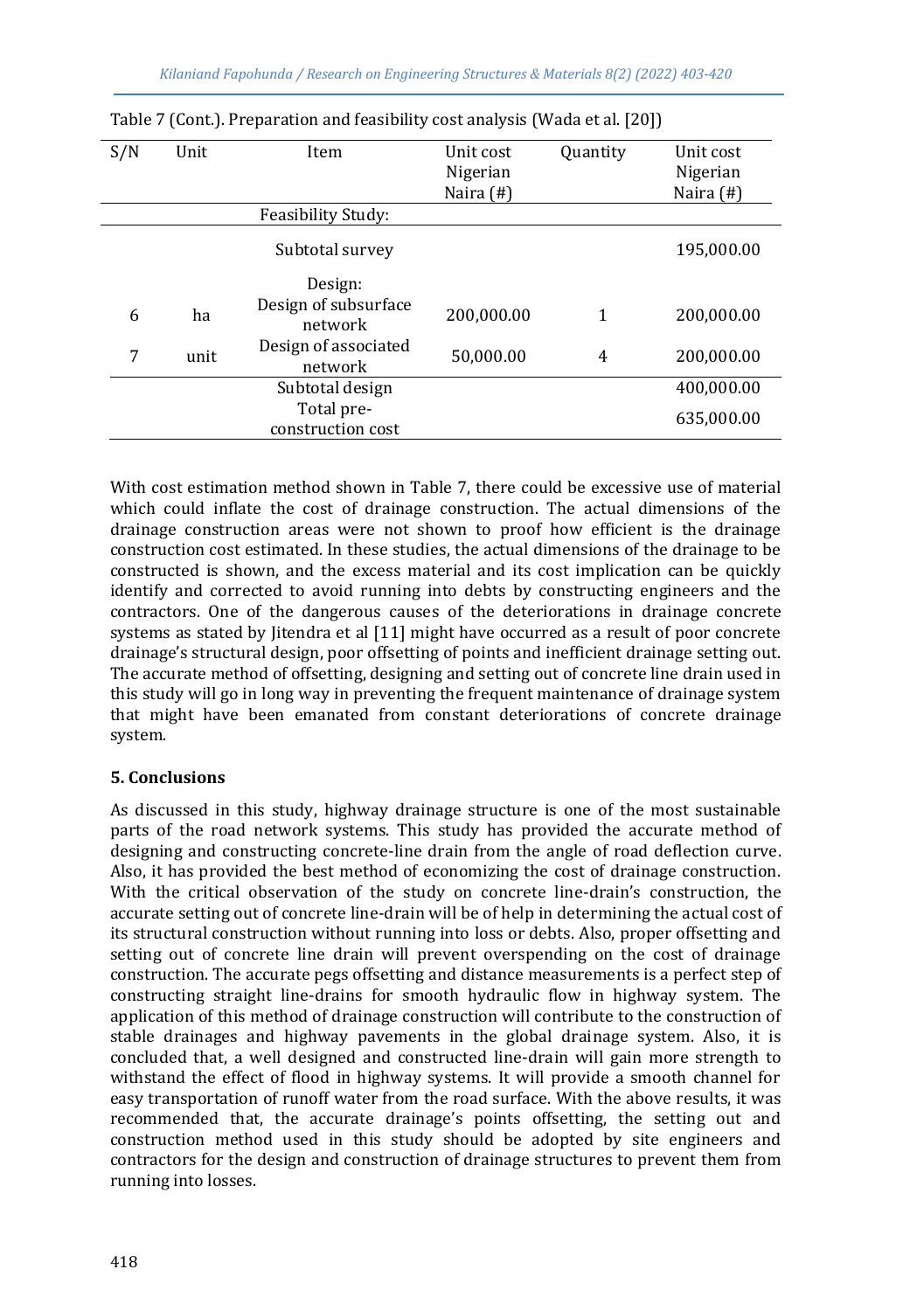## **Acknowledgement**

The authors acknowledge the contributions of Engr. Ojo Kayode, Engr. Wasiu, Surveyor Tunde, and Dutum Company Nigeria Limited for the practical knowledge imparted during the site work of this project.

## **References**

- [1] British Standard (BS) 8110-1. Code for Structural use of Concrete. Part1:(1997), Code of practice for design and construction. Incorporating Amendment No.1
- [2] Government of the Federal Republic of Nigeria, General Specification for Roads and Bridges (1994). Volume II, page 1-208
- [3] Civil Engineering Home. Road (Highway) Drainage: surface system, types, methods and diagram. www.cementconcrete.org, Access 7th December, 2021.
- [4] Mugdha P. Highway Drainage: Need and Types of Highway Drainage System. Accessed on 8th December, 2021.
- [5] Drain Line; "Definition what does Drain Line means?" Corrosionpedia.com, Published: March19, 2016
- [6]Edumind. Basic Types of residential drainage systems. www.schoolofpe.com. Accessed on 8th December,2021
- [7]Waterproofing. The four types of drainage systems for home (2018) .www.waterproofing.com. Accessed om 8th December,2021.
- [8] Lorver Vitalis, TiZA, Michael Toryila, Iortyom, Enoch Terlumun, The effects of poor drainage system on road pavement, a Review, International Journal for Innovation research in Multidisciplinary field, 2016, ISSN-2455 – 0620 Volume – 2, Issue -8.
- [9]Nicholson PG. Objectives and Approaches to Hydraulic Modification (2015) .sciencedirect.com. Accessed on 10th December, 202[1.https://doi.org/10.1016/B978-](https://doi.org/10.1016/B978-0-12-408076-8.00007-8) [0-12-408076-8.00007-8](https://doi.org/10.1016/B978-0-12-408076-8.00007-8)
- [10] Institute of Civil Engineers. Designing Building: The construction (2020). Wiki.ingbuildings.co.uk. Accessed on 10th December, 2021.
- [11] Jitendra, G., Pradeep, K.A. and Manoj, K.S.. A frame work for quantification of the effect of drainage quality on structural and functional performance of pavement. International Journal of Engineering Research (2013), Volume no.2, Issue No.3, pp; 259 – 263.
- [12] Magdi, M. E. Z. The impacts of Poor drainage Research on Road performance in Khartoum. International Journal of Multidisciplinary and Scientific Emerging Research  $(2014)$ ,  $3(1)$ . Retrieved from https://www.researchgate.net/publication/267630089\_The\_Impacts\_of\_Poor\_Draina ge\_on\_RoadPerformance\_in\_khartoum.
- [13] Yuki G., Zheng F., Jianping Y., and Zhi T. Influence of installation of S-shaped pipe offset on the water flow capacity of double stack drainage system in a high-rise building: Building service engineering research and technology. SAGE journal, (2019). https://doi.org/10.77/0143624419886096.
- [14] Lindner DH. Surface water drainage design considerations and practices, Canadian water Resources Journal, (1987), 12: 3, 67 – 78. <https://doi.org/10.4296/cwrj1203067>
- [15] Guest post. The importance of drainage options when constructing a new building, (2020), ny-engineers.com. Accessed on 22nd December, 2021.
- [16]Norman T. "Double Theodolite Pibal Evaluation by Computer", Journal of Applied Meteorology and Climatology, American Meteorological Society, (1962), 1 (1):66-68. [https://doi.org/10.1175/1520-0450\(1962\)001<0066:DTPEBC>2.0.CO;2](https://doi.org/10.1175/1520-0450(1962)001%3c0066:DTPEBC%3e2.0.CO;2)
- [17] Saikiaet al., Surveying. PHI Learning .(2010), en.m.wikipedia.org, ISBN 8120339851